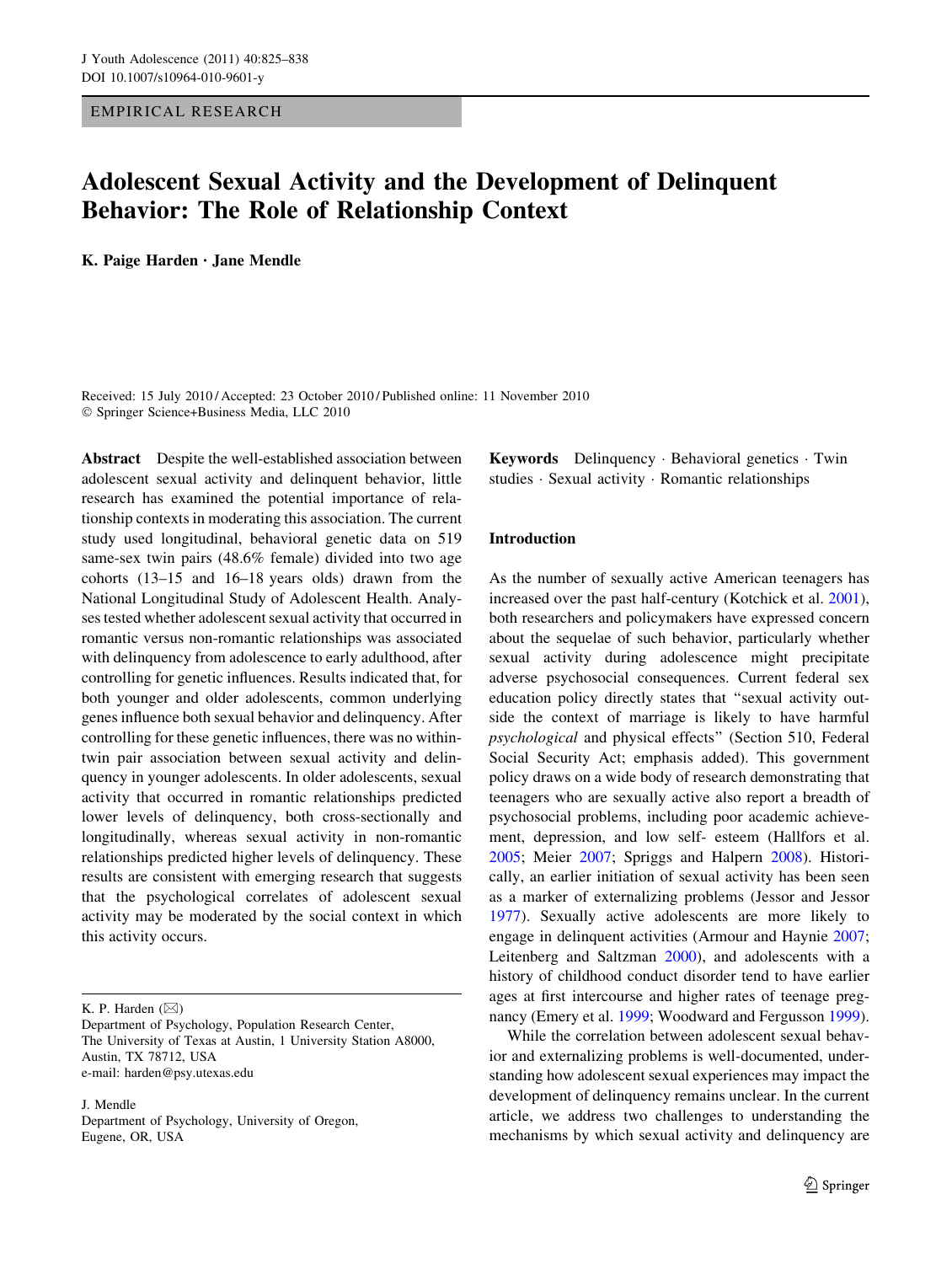associated. First, we consider the diversity of relationship contexts in which adolescent sexual activity occurs. Second, we control for the role of common underlying genetic factors that impact both sexual activity and delinquency in adolescence. By simultaneously considering both the environmental contexts of adolescent sexual experience and the role of genetic predispositions, we hope to advance a more nuanced understanding of the developmental impact of adolescent sexual activity.

## Romantic Versus Non-Romantic Relationship Contexts

One challenge in examining the psychosocial sequelae of adolescent sexual behavior is that teenagers are sexually active within different types of relationships, and these relationship contexts may moderate the developmental impact of sexual behaviors. In contrast to the perspective that adolescent sexual activity, in and of itself, is a manifestation of underlying adjustment difficulties, most adolescents first experience sexual intercourse in the course of a romantic relationship (Manning et al. [2000\)](#page-12-0), and romantic relationships are a normative part of adolescent life. More than 70% of 18-year-olds report involvement in a romantic partnership in the preceding 18 months (Carver et al. [2003](#page-11-0)), and the average duration of these relationships is 12 months. Despite the obvious link between romantic relationships and sexual experiences—and the high subjective importance of romantic relationships for adolescents themselves—research on adolescent sexuality has paid little attention to the characteristics of relationships (Collins et al. [2009\)](#page-11-0). In addition, although adolescents most commonly initiate sexual intercourse within the context of romantic relationships, they also have sex with people who are not established romantic partners and with whom there are no clear expectations of emotional intimacy, exclusivity, or commitment. For example, Manning and colleagues (Manning et al. [2005](#page-12-0), [2006\)](#page-12-0) reported that the majority of sexually active adolescents have engaged in sexual activity in both romantic and non-romantic relationships, with acquaintances, friends, and former romantic partners being the most common non-romantic sexual partners. These nonromantic sexual experiences may have different developmental sequelae than sex that occurs exclusively within the context of a romantic relationship.

Colloquially, non-romantic sexual experiences are referred to as ''hooking up'' or ''friends with benefits.'' The popular media broadly denigrates ''hooking up'' and its negative effects on adolescent well-being (e.g., Blow [2008](#page-10-0); Denizet-Lewis [2004;](#page-11-0) Stepp [2007](#page-12-0)). However, few empirical studies have directly examined the developmental impact of sexual activity in non-romantic relationships. Of this limited body of research, results reported by McCarthy and Casey ([2008\)](#page-12-0) are most relevant for understanding the

association between sex and delinquency. Using a combination of longitudinal data and measured covariates to control for selection effects, they found that sexual activity that occurred in the context of non-romantic relationships predicted a 20% increase in delinquency and a 31% increase in substance use, but that sexual activity occurring exclusively in a romantic relationship was not associated with either delinquency or substance use (McCarthy and Casey [2008\)](#page-12-0). Similar patterns have been reported for internalizing outcomes, including negative emotions (Donald et al. [1995](#page-11-0)) and depressive symptoms (Meier [2007](#page-12-0)). In contrast, other researchers have found negative effects for sex in non-romantic relationships only for girls (Grello et al. [2006](#page-11-0); Shulman et al. [2009\)](#page-12-0). Finally, still other studies have failed to find any effects of sex in nonromantic relationships, after controlling for preexisting differences in adolescents' psychosocial functioning (Eisenberg et al. [2009;](#page-11-0) Grello et al. [2003;](#page-11-0) Monahan and Lee [2008](#page-12-0)). It therefore remains unclear whether non-romantic sex can precipitate delinquent behavior, or whether adolescents with pre-existing psychosocial problems are simply more likely to have sex in non-romantic relationship contexts.

The Role of Genes in the Link between Sexual Activity and Delinquency

An additional challenge when examining the psychosocial correlates of adolescent sexual activity is the importance of genetic factors and, specifically, that the association between sexual activity and adolescent delinquency may be partly due to a common set of genes influencing both traits. Developmental research has largely neglected the role of genes in adolescent sexual behavior, but it is certainly clear that adolescents actively shape and select their social environments—including their romantic and sexual experiences. This process is, in part, governed by their own genetically influenced traits and interests, including their personality traits and their levels of physical development. Thus, adolescent sexual activity can be seen as an example of gene-environment correlation (rGE), because the likelihood of an adolescent experiencing sexual intercourse within a particular type of relationship is related to his or her genetic propensities.

Three related lines of research support the importance of considering genes in the association between delinquency and adolescent sexual behavior. First, a number of twin studies have demonstrated that a variety of sexual behaviors—including whether a teenager is sexually active, when he or she first becomes sexually active, and his or her number of sexual partners—are all genetically influenced (Bricker et al. [2006](#page-10-0); Dunne et al. [1997;](#page-11-0) Martin et al. [1977](#page-12-0); Mustanski et al. [2007](#page-12-0)). Molecular genetic analyses suggest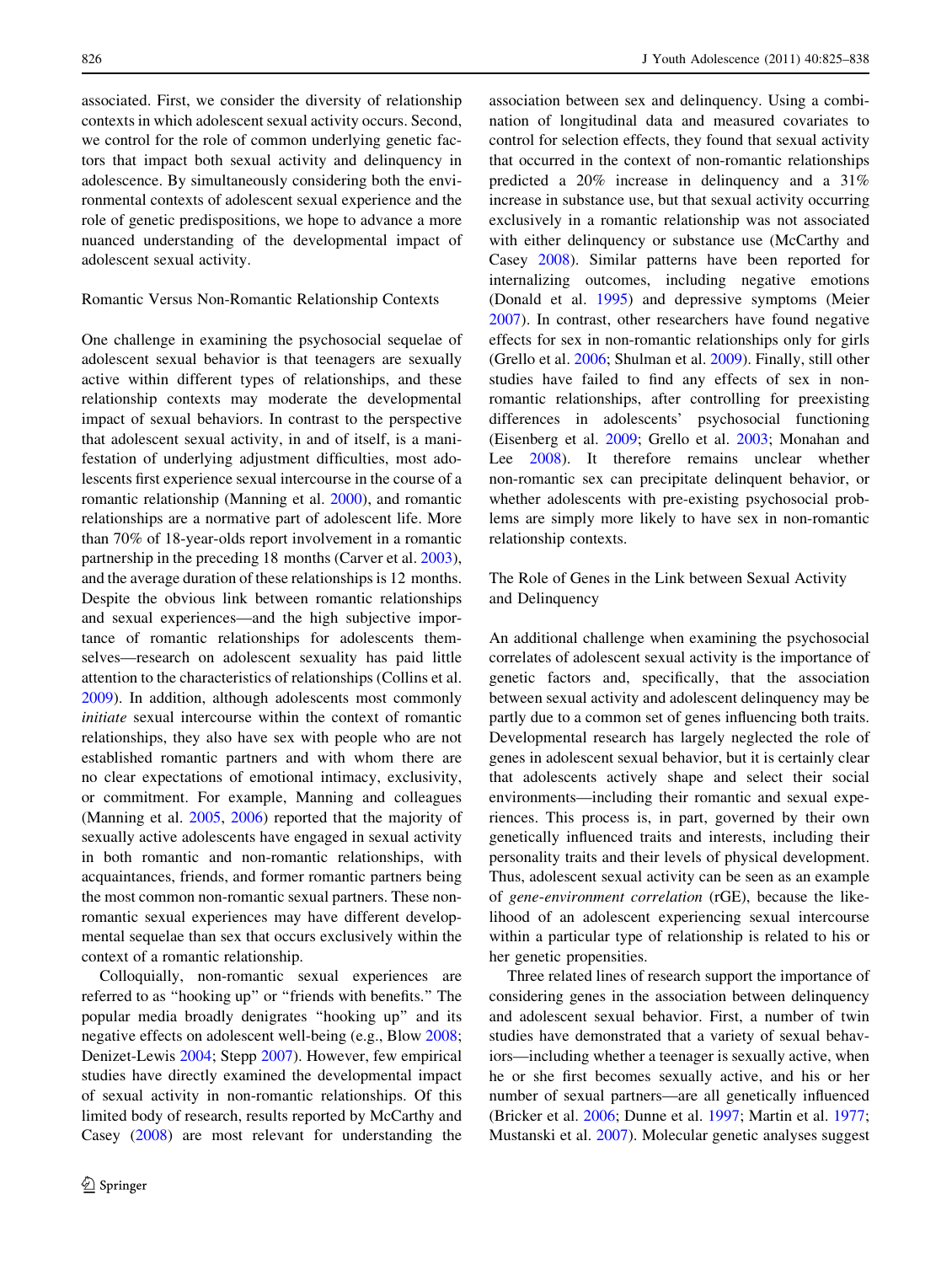that genes related to the dopamine system, which is known to be important for sensation-seeking personality traits (Derringer et al. [2010\)](#page-11-0), are also associated with earlier ages at first sex (Guo and Tong [2006](#page-11-0); Miller et al. [1999\)](#page-12-0), likelihood of having had sex (Eisenberg et al. [2007](#page-11-0)), and number of sexual partners (Guo et al. [2007,](#page-11-0) [2008](#page-11-0); Halpern et al. [2007](#page-11-0)). In addition, genes influence a variety of other fertility-related phenotypes that are positively correlated with age at first sex (Udry and Cliquet [1982\)](#page-12-0), such as age at menarche (Rowe [2002\)](#page-12-0) and age at first birth (Kohler et al. [2002\)](#page-11-0). Second, both twin and molecular genetic studies have shown that genes influence delinquency and antisocial behavior (e.g., Arsenault et al. [2003;](#page-10-0) D'Onofrio et al. [2007](#page-11-0); Scourfield et al. [2004](#page-12-0); Slutske et al. [1997;](#page-12-0) Young et al. [2002;](#page-13-0) for reviews see Miles and Carey [1997;](#page-12-0) Raine [2002](#page-12-0); Rhee and Waldman [2002;](#page-12-0) Rowe [2001](#page-12-0)). Third, and most relevant for the current project, bivariate behavior genetic analyses suggest that the genes influencing sexual behavior overlap with those influencing antisocial behavior. For example, Verweij et al. ([2009\)](#page-13-0) found that the correlation between risky sexual behavior (e.g., sex without a condom, multiple partners in 24-h period) and antisocial behavior in adults was primarily attributable to common genetic influences. Similar results have been obtained in a crossgenerational analysis: The association between teenage childbearing and children's externalizing problems is due, in part, to the parent-to-child transmission of genes influencing both sexual behavior and externalizing symptomatology (Harden et al. [2007](#page-11-0)).

Analyses that control for the genetic influences common to adolescent sexual activity and delinquency can yield surprising results. In a previous article using twin data from the National Longitudinal Study of Adolescent Health (Add Health), we reported that earlier age at first sex was actually associated with lower involvement in delinquency in early adulthood after controlling genetic influences on both delinquency and age at first intercourse (Harden et al. [2008\)](#page-11-0). This provocative finding suggests that adolescent sexual activity may represent a marker for underlying genetic predispositions for delinquent behavior, while also being a developmental transition that may confer some psychosocial benefits. Our previous study focused on a single dimension of sexual experience—age of first sexual intercourse. As we discussed above, however, sexual activity may occur in a variety of social contexts that may modify the relation between sex and delinquency.

## Goals of the Current Article

In the current article, we extend previous behavior genetic analyses of the association between adolescent sexual activity and delinquency by examining differences between sexual activity that occurs in romantic relationships versus non-romantic relationships. These analyses use longitudinal, behavioral genetic data drawn from the National Longitudinal Study of Adolescent Health. Specifically, we address two research questions. First, to what extent do common genetic factors account for the associations between delinquency and sexual activity in romantic and non-romantic relationship contexts? Given results from previous research, we hypothesize that a substantial proportion of the association between delinquency and sexual activity, regardless of context, will be attributable to common genetic factors. Second, after controlling for these common genetic factors, does the association between sexual activity and the development of delinquent behavior differ between romantic and non-romantic contexts? Building from the results from our previous genetically informed research on this topic (Harden et al. [2008\)](#page-11-0), we hypothesize that sexual activity in romantic relationships, in particular, will be associated with reductions in delinquent behavior, whereas sexual activity in non-romantic relationships may be associated with elevated risk for delinquent behavior.

#### Method

Participants: National Longitudinal Study of Adolescent Health

Data are drawn from the National Longitudinal Study of Adolescent Health (Add Health; Udry [2003\)](#page-12-0), a nationally representative study designed to evaluate adolescent health behaviors. The Add Health study targeted a stratified random sample of US high schools, and 79% of selected schools agreed to participate in the study  $(N = 134)$ schools). Of the participating schools, 96% allowed students  $(N = 90,118)$  to complete a confidential in-school survey during the 1994–1995 academic year. The rosters of participating schools were used to randomly select a subsample of 20,745 participants who completed a follow-up, 90-min in-home interview between April and December 1995 (Wave I interview; 10,480 female; 10,264 male). Participants in the full AddHealth sample ranged in age from 11 to 21 at Wave I ( $M = 16$  years, 25th–75th  $percentile = 14-17$  years).

During the in-school interview, adolescents were asked whether they currently lived with another adolescent in the same household. This information was used to deliberately oversample adolescent sibling pairs, even if one member of the pair did not attend a high school in the original probability sample. The focus of the current analyses is a subsample of 519 same-sex twin pairs divided into two age cohorts: younger adolescents were ages 13–15 at Wave I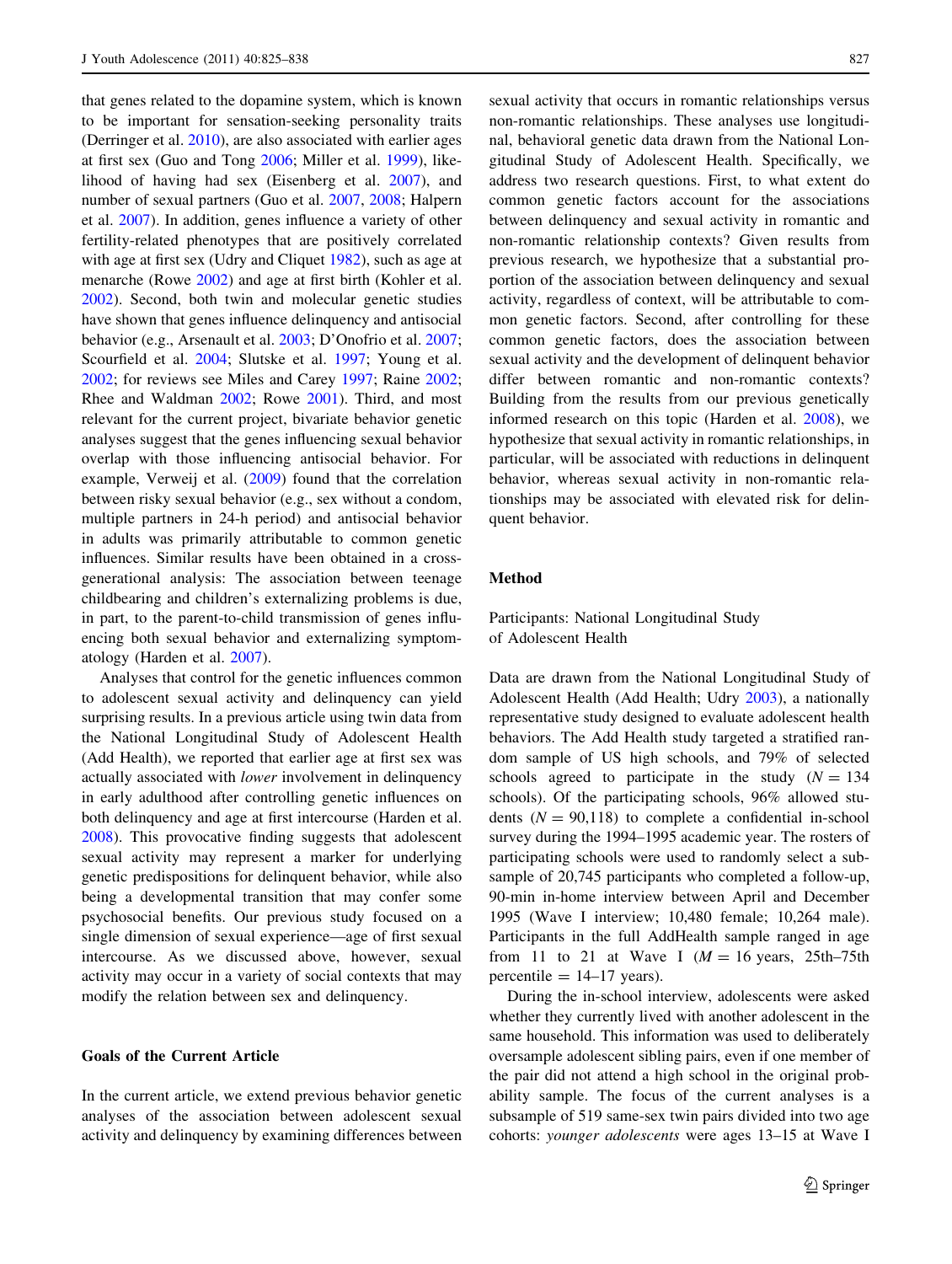$(N = 114 \text{ DZ pairs}, 126 \text{ MZ pairs})$  and *older adolescents* were ages 16–18 at Wave I ( $N = 126$  DZ pairs, 153 MZ pairs). Twin zygosity was determined primarily on the basis of self-report and responses to four questionnaire items concerning similarity of appearance and frequency of being confused for one's twin. Similar questionnaires have been utilized widely in twin research and have been repeatedly cross-validated with zygosity determinations based on DNA (e.g., Spitz et al. [1996](#page-12-0)). Analyses were restricted to same-sex twins, in order to prevent bias in estimates of genetic influence due to MZ twins necessarily being identical for sex. That is, to the extent that there are gender-specific differences in the etiology of age at first sex (such as differences in parental monitoring or other parenting between girls and boys, or different cultural expectations regarding the ''appropriate'' age for sexual initiation), same-sex MZ twins would be more similar than opposite-sex DZ twins, even if there were no genetic influences on age at first sex. Just over half of the twin pairs were non-Hispanic White (56.5%,  $N = 293$  pairs), 123 (23.7%) were non-Hispanic Black, 74 (14.3%) were Hispanic/Latino, 21 (3.9%) were Asian, and the remaining 8 pairs (1.5%) reported they were another race/ethnicity or did not report race/ethnicity. Jacobson and Rowe ([1999\)](#page-11-0) compared the sociodemographic composition of sibling pairs to the full AddHealth sample and found negligible differences.

There have been three follow-up interviews with the Add Health participants: Wave II in 1996, Wave III in August 2001–2002, and Wave IV in 2007–2008. The current study examines the effects of sexual activity on desistance from delinquency from adolescence to early adulthood, thus we use data from the Wave I (adolescent) and Wave III (early adulthood; 6 year follow-up) interviews. At Wave III, the younger cohort was 19–21 years old, while the older cohort was 22–24 years old.

#### Measures

#### Delinquency

The current analyses use 6 items from the Wave I and Wave III interviews that measure engagement in the following delinquent activities: painting graffiti, deliberately damaging someone else's property, stealing something worth more than \$50, stealing something worth less than \$50, taking something from a house or store, and selling marijuana or drugs. These items were selected based on consistency of administration across waves of data collection and appropriateness for both adolescent and early adult samples (Armour and Haynie [2007;](#page-10-0) Harden et al. [2008\)](#page-11-0). Participants rated how often they had engaged in each delinquent act in the past 12 months: Never (0), One or Two Times (1), Three or Four Times (2), or Five or More Times (3). Delinquency scores were obtained by summing the items, and then square-root transforming to reduce skew. As expected, mean levels of delinquency were higher in adolescence (ages  $13-15$ :  $M = 0.78$ , SD = .99; ages 16–18:  $M = 0.57$ , SD = .91) than in early adulthood (ages  $19-21$ :  $M = 0.27$ ,  $SD = 0.56$ ; ages  $22-24$ :  $M = 0.21$ ,  $SD = 0.53$ ).

#### Sexual Activity

During the Wave I In-Home interview, adolescents reported whether or not they had ever had sexual intercourse. Sexual intercourse was specifically defined as heterosexual vaginal penetration. Adolescents who reported a past history of sexual activity were classified as having had sex in romantic relationships and/or non-romantic relationships. First, adolescents reported whether they had a ''special romantic relationship'' with anyone in the last 18 months. If an adolescent denied being in a ''special romantic relationship,'' but reported that he or she had told another person (who was not a family member) that he or she "loved or liked them," and had held hands and kissed this person, then the adolescent was classified as being in a "liked relationship." For each romantic or liked relationship in the last 18 months (up to 3 relationships), adolescents reported whether they had sexual intercourse in that relationship. If an adolescent reported intercourse in either a ''special romantic'' or a ''liked'' relationship in the last 18 months, then they were classified as Romantic Sex  $= 1$ . Adolescents also reported at Wave I whether they had ever had a ''sexual relationship'' with anyone, ''not counting the people you described as romantic relationships.'' Adolescents who reported sexual activity in the context of a nonromantic relationship were classified as Non-Romantic  $Sex = 1$ . Sex in romantic and non-romantic contexts were not mutually exclusive categories: Adolescents who reported both were scored as Romantic Sex  $= 1$ , Non-Romantic Sex  $= 1$ . This made it possible for us to estimate a bivariate association between the two types of sexual activity. Finally, adolescents who reported that they were virgins were classified as not having sex in either romantic or non-romantic relationships [Romantic Sex  $= 0$ ; Non-Romantic Sex  $= 0$ .

The proportions of adolescents in the younger and older cohorts who reported sexual intercourse in romantic and non-romantic relationships is summarized in Table [1.](#page-4-0) As expected, a history of sexual intercourse was more common among older adolescents (approximately 42% of adolescents ages 16–18) than among younger adolescents (approximately 13% of adolescents ages 13–15). An additional 15 adolescents had missing data for one or more sexual activity variables; these participants were retained in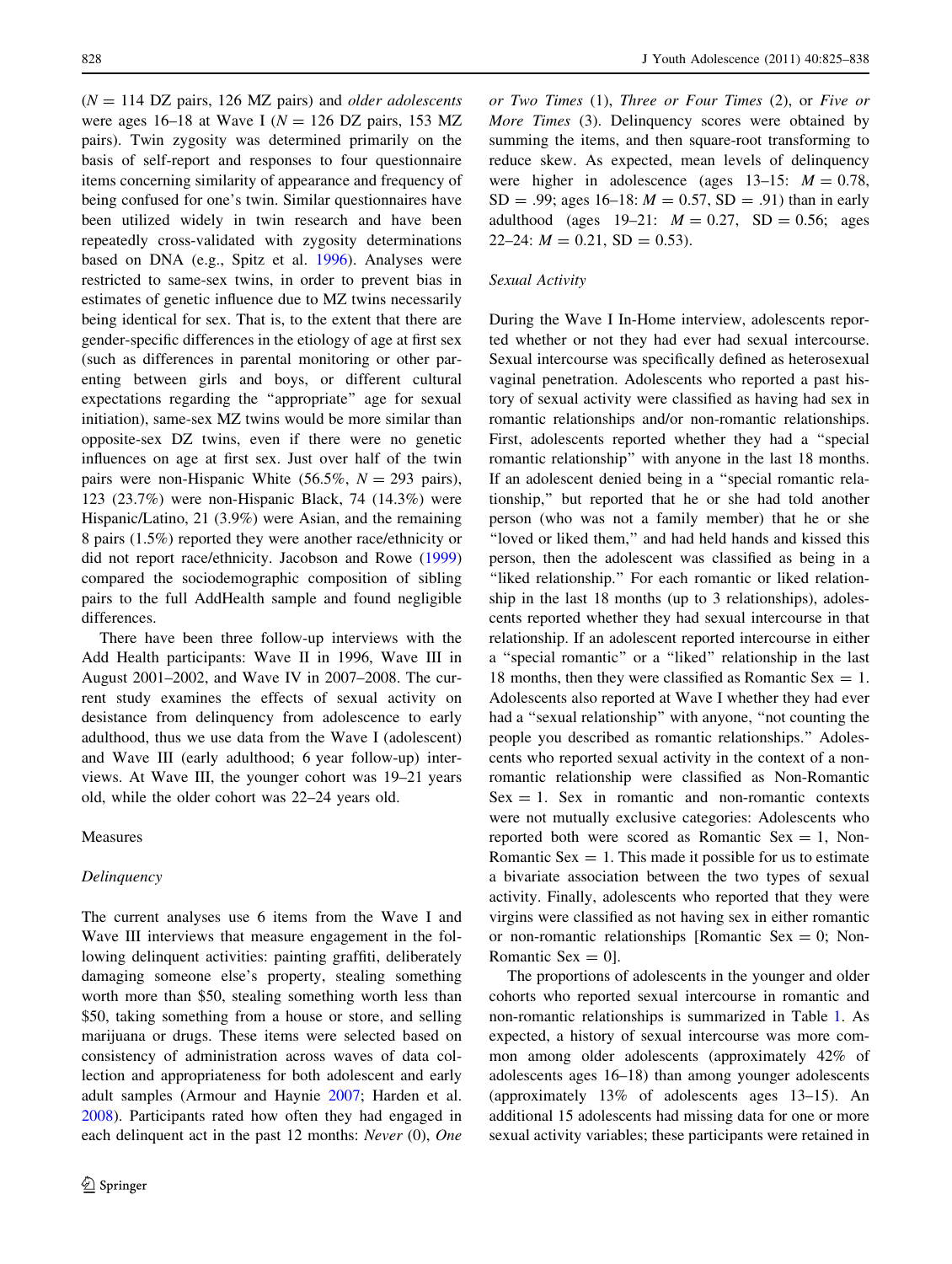Table 1 Proportion of participants reporting romantic and nonromantic sex by age group

|                                       | Ages $13-15$      | Ages $16-18$      |
|---------------------------------------|-------------------|-------------------|
| No sexual activity                    | $N = 412(86.6\%)$ | $N = 317(58.0\%)$ |
| Romantic sex only                     | $N = 23$ (4.8%)   | $N = 84$ (15.4%)  |
| Non-romantic sex only                 | $N = 15(3.5\%)$   | $N = 43(7.9\%)$   |
| Both romantic and<br>non-romantic sex | $N = 26$ (5.5%)   | $N = 103$ (18.3%) |

analyses because their data were informative regarding familial similarity for delinquency.

#### Analyses

Data was analyzed using structural equation modeling in the software program Mplus (Muthén and Muthén [1998](#page-12-0)– 2010). Models were estimated using Full Information Maximum Likelihood to account for missing data. All models were fit separately for the two age groups (ages 13–15 and ages 16–18), and included gender as covariate.

## Twin Models of Sex in Romantic and Non-Romantic Relationships

The basic behavioral genetic model of sex in romantic relationships is shown in Fig. [1.](#page-4-0) The current model assumes that a standardized normal continuous distribution underlies the observed categorical variable of sexual activity (coded as 0 or 1). Observed variance in sexual activity is divided into three latent components. The first, labeled A, is variance due to additive genetic influences. The A components in the first and second member of each twin pair are correlated 1.0 in MZ twins and 0.5 in DZ twins, consistent with genetic theory. The second component, labeled C, is variance due to environmental influences that make twins similar, i.e., the shared environment. The C components in the first and second member of each twin pair are correlated 1.0 for both MZ and DZ twins. The third component, labeled E, is variance due to environmental influences that make twins different, i.e., the non-shared environment. The E components in the first and second member of each twin pair are uncorrelated for both MZ and DZ twins. Together, the additive genetic, shared environmental, and non-shared environmental components are commonly called ACE components. The variances of the ACE components are fixed to 1.0 and the paths from the ACE components to sexual experience are estimated. The square of the path from the A component  $(h)$  represents the proportion of variance in sexual experience due to genetic influences, i.e., the heritability coefficient  $(h^2)$ . Similarly, the squares of the  $c$  and  $e$  paths represent the proportions of variance in sexual experience due to shared environmental and non-shared environmental influences, respectively. For complete details on the logic and parameterization of twin models, see Neale and Cardon [\(1992](#page-12-0)). The univariate model for sex in non-romantic relationships is identical to the one shown in Fig. [1](#page-4-0).

The basic univariate model was then extended to estimate the extent to which genetic and environmental influences on sexual activity in non-romantic relationships overlapped with the influences on sexual activity in romantic relationships. This bivariate model is shown in Fig. [2](#page-4-0). The paths labeled  $\beta_A$ ,  $\beta_C$ , and  $\beta_E$  test the extent to which the genetic, shared environmental, and non-shared environmental influences on sex in romantic relationships significantly predict involvement in non-romantic sex. A significant genetic path  $(\beta_A)$  would indicate that the same genetic factors that influence propensity to engage in sexual activity in romantic relationships also increases propensity to engage in sex in non-romantic relationships. In contrast, the non-shared environmental path  $(\beta_{\rm E})$  tests whether twins who differ (for environmental reasons) in whether they have had sex in the context of a romantic relationship also differ in whether they have had sex in a non-romantic relationship. A significant  $\beta_E$  path would be consistent with a "gateway" model, in which an adolescent's initial sexual experience in romantic relationships



<span id="page-4-0"></span>Fig. 1 Twin model of sex in romantic relationships



Fig. 2 Bivariate twin model of sex in romantic and non-romantic relationships. Note: Only one twin shown for illustrative clarity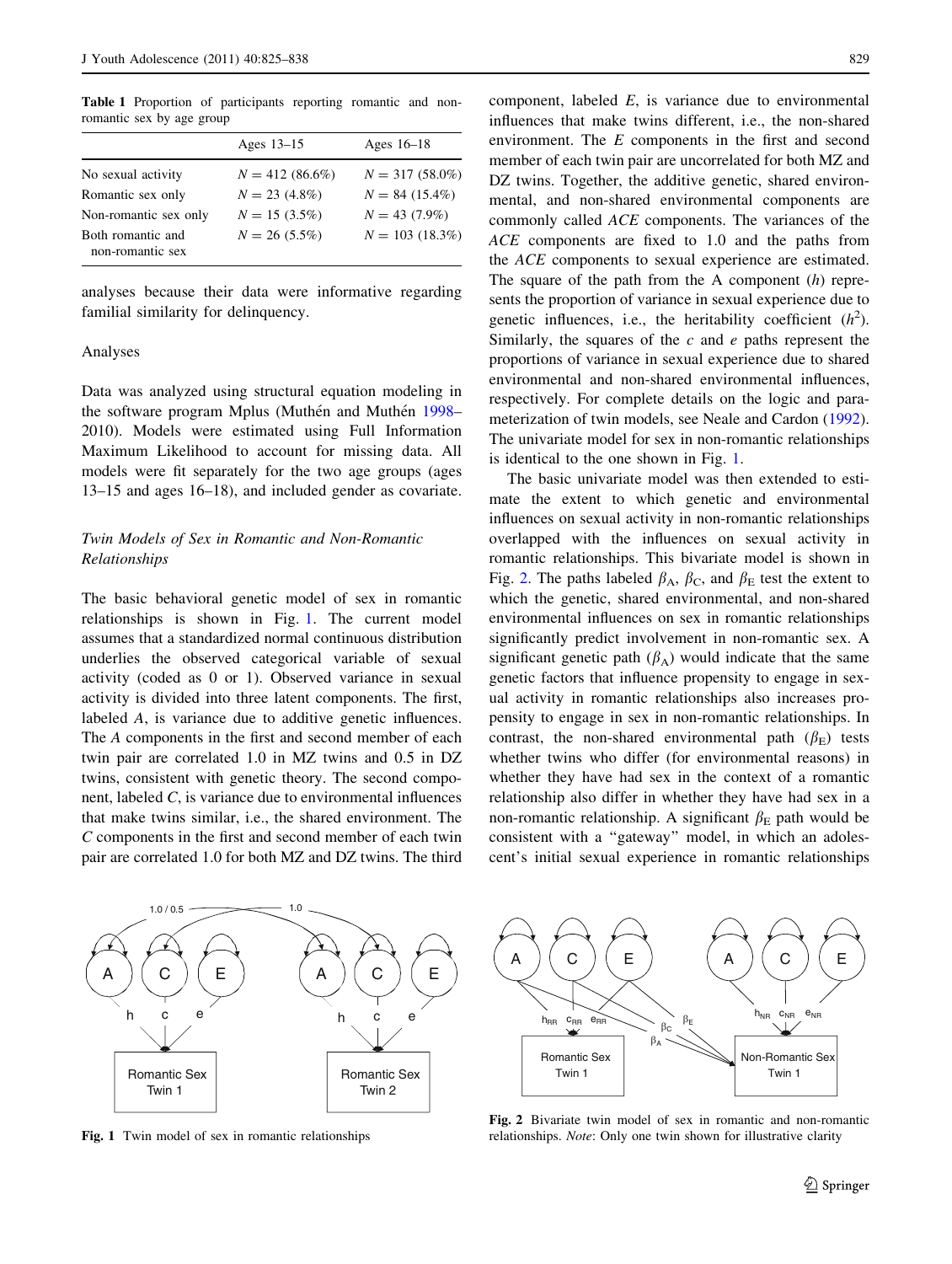

Fig. 3 Multivariate twin model of sexual activity and delinquency. Note: Only one twin shown for illustrative clarity

increases their subsequent likelihood to have sexual intercourse in a non-romantic relationship.

## Longitudinal Twin Models of Sex and Delinquency from Adolescence to Early Adulthood

The behavior genetic model for the relations among sex in romantic relationships, sex in non-romantic relationships, and delinquency is shown in Fig. [3](#page-5-0). As in the basic model, the variances of romantic and non-romantic sex were divided into  $A$ ,  $C$ , and  $E$  components. In turn, delinquency at both time points was regressed on the  $A$ ,  $C$ , and  $E$  components of sex in romantic and sex in non-romantic relationships. The regressions on  $A$  and  $C$  components test whether additive genetic and shared environmental influences on sexual experience also influence delinquency in adolescence and early adulthood. In contrast, the regression on the  $E$  component tests whether twins who differ (for environmental reasons) in their sexual experiences also differ in their delinquent behavior. A significant  $E$  path is consistent with a causal effect of sexual activity on delinquency, because it controls for genetic and shared environmental differences between families, although it remains confounded by any environmental differences between twins that co-vary systematically with sexual activity.

## **Results**

Genetic and Environmental Influences on Sexual Activity in Romantic and Non-Romantic Relationships

## Twin Correlations

<span id="page-5-0"></span>The tetrachoric correlations between the first and second member of each twin pair for sex in romantic and

Table 2 MZ and DZ twin correlations for sexual behavior and delinquency by age group

|                              | MZ twins          | DZ twins          |
|------------------------------|-------------------|-------------------|
| Romantic sex                 |                   |                   |
| Ages 13-15                   | .88 $(N = 126)$   | .39 ( $N = 114$ ) |
| Ages 16-18                   | .66 ( $N = 153$ ) | $.12(N = 126)$    |
| Non-romantic sex             |                   |                   |
| Ages 13-15                   | .99 $(N = 126)$   | $.33(N = 111)$    |
| Ages 16-18                   | $.45(N = 146)$    | $.33(N = 123)$    |
| Adolescent delinquency       |                   |                   |
| Ages 13-15                   | $.36(N = 128)$    | .39 ( $N = 114$ ) |
| Ages 16-18                   | .50 $(N = 153)$   | $.32(N = 126)$    |
| Early adult delinquency      |                   |                   |
| Ages $19-21^{\dagger}$       | $.46 (N = 100)$   | .11 $(N = 83)$    |
| Ages $22 - 24$ <sup>††</sup> | .38 $(N = 116)$   | $.03(N = 96)$     |

Ns refer to number of twin pairs

 $<sup>†</sup>$  Ages 19–21 are 6-year follow-up data from participants ages 13–15</sup> at Wave I

 $<sup>††</sup>$  Ages 21–24 are 6-year follow-up data from participants ages</sup> 16–18 at Wave I

non-romantic relationships are summarized in the top half of Table [2.](#page-5-0) Three notable patterns are evident. First, for both romantic and non-romantic sex in both older and younger adolescents, the MZ twin correlation substantially exceeded the DZ correlation, indicating the existence of genetic influences on adolescent sexual behavior generally. Second, the MZ correlations were higher for younger adolescents than for older adolescents, indicating that nonshared environmental influences were less important in younger adolescents. In fact, the correlation for nonromantic sex approached unity in younger adolescents: There were very few younger adolescent pairs discordant for reporting a history of non-romantic sex. Third, nonromantic sex in older adolescents was the only instance in which the MZ correlation did not exceed twice the value of the DZ correlation, suggesting that the role of shared environment was limited.

# Univariate ACE Models for Younger Adolescents (Ages 13–15)

Results from the twin models for younger adolescents are summarized in the left side of Table [3](#page-6-0). The final models of both romantic and non-romantic sex fit the data very well Consistent with the observed twin correlations, sexual activity in younger adolescents was very strongly influenced by genetic factors ( $h^2 = 86\%$  for romantic and 92% for nonromantic sex), plus small non-shared environmental influences ( $e^2 = 14\%$  for romantic and 8% for non-romantic sex). Shared environmental influences were negligible and could be fixed to zero without significant decrement in model fit.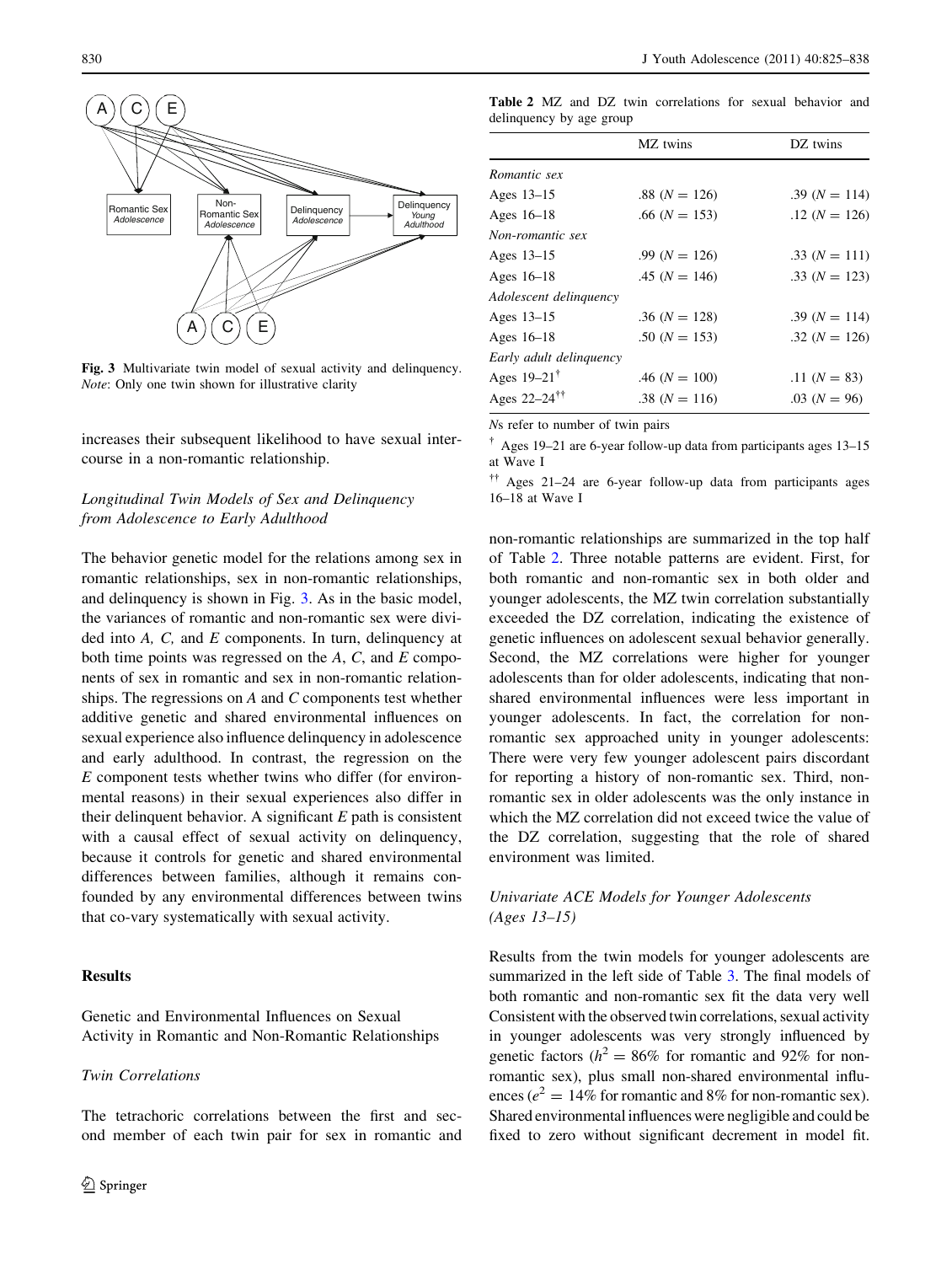| <b>Table 3</b> Results from<br>Univariate Twin Models of Sex | Model parameters         | Ages $13-15$  |              | Ages $16-18$    |                |
|--------------------------------------------------------------|--------------------------|---------------|--------------|-----------------|----------------|
| in Romantic and Non-Romantic<br>Contexts                     |                          | Romantic      | Non-romantic | Romantic        | Non-romantic   |
|                                                              | Additive genetic         | $.93(0.04)$ * | $.96(.26)^*$ | $.79(.25)*$     | .48(.40)       |
|                                                              | Shared environmental     | [.00]         | [.00]        | [.001]          | .46(.35)       |
|                                                              | Non-shared environmental | $.36(.11)*$   | $.27(.09)*$  | $.61$ $(.11)^*$ | $.74$ $(.08)*$ |
|                                                              | Model fit                |               |              |                 |                |
|                                                              | $\chi^2$ (df, P)         | 2.10(3, .55)  | 2.94(3, .40) | 2.89(4, .58)    | 3.25(3, .35)   |
|                                                              | <b>CFI</b>               | 1.00          | 1.00         | 1.00            | .99            |
| * Parameter significant at<br>P < .05                        | <b>RMSEA</b>             | .00           | .00          | .00             | .02            |

Among 13–15 years olds, sexual activity, in both romantic and non-romantic contexts, is a relatively rare behavior that is almost entirely attributable to genetic factors.

# Univariate ACE Models for Older Adolescents (Ages 16–18)

Results from the twin models for older adolescents are summarized in the right side of Table [3](#page-6-0). The final models of both romantic and non-romantic sex also had very good fit to the data. For romantic sex, 62% of the variance was due to genetic factors, and the remaining 37% to nonshared environmental influences. Again, shared environmental influence was negligible and could be fixed to zero without significant change in model fit. For non-romantic sex, however, only 23% of the variance was due to genetic factors, with an additional 21% due to the shared environment, and 55% due to the non-shared environment. Among 16–18 year olds, then, the etiology of sexual activity differs by relationship context, with sex in romantic relationships more attributable to genes and sex in non-romantic relationships more attributable to environmental factors.

## Bivariate ACE Models

Results from the bivariate twin models are summarized in Table [4](#page-6-0). The final models fit the data well. For younger adolescents, the association between romantic and nonromantic sex was due entirely to a genetic path, whereas environmental differences between twins' sexual experiences in romantic relationships did not significantly predict non-romantic sex. Of the total variance in non-romantic sex in younger adolescents, 81% was due to genetic influences shared with romantic sex, 12% was due to genetic influences independent of romantic sex, and the final 7% was due to unique environmental influences.

<span id="page-6-0"></span>In contrast, the association between romantic and nonromantic sex in older adolescents was due to both genetic and environmental pathways. Of the total variance in nonromantic sex in older adolescents, 29% was due to genetic

Table 4 Results from bivariate twin models of sex in romantic and non-romantic contexts

| Model parameters                        | Ages $13-15$   | Ages $16-18$   |  |
|-----------------------------------------|----------------|----------------|--|
| Influences on romantic sex              |                |                |  |
| Additive genetic                        | $.93$ $(.04)*$ | $.79(.05)$ *   |  |
| Non-shared environmental                | $.36(.11)*$    | .61 $(.07)$ *  |  |
| Romantic $\rightarrow$ non-romantic     |                |                |  |
| Genetic path                            | $.90(0.07)*$   | $.54$ $(.10)*$ |  |
| Non-shared environ. path                | .08(.14)       | $.49(0.13)*$   |  |
| Residual influences on non-romantic sex |                |                |  |
| Additive genetic                        | $.34$ $(.17)*$ | [.00]          |  |
| Shared environmental                    | [.00]          | $.41(.39)$ *   |  |
| Non-shared environmental                | $.26(.09)*$    | $.41$ $(.12)*$ |  |
| Indices of model fit                    |                |                |  |
| $\chi^2$ (df, P)                        | 7.29(9, .61)   | 10.11(11, .52) |  |
| <b>CFI</b>                              | 1.00           | 1.00           |  |
| <b>RMSEA</b>                            | .00            | .00            |  |

\* Parameter significant at  $P < .05$ 

influences shared with romantic sex, 24% was due to nonshared environmental influences shared with romantic sex, 16% was due to unique shared environmental influences, 30% was due to unique non-shared environmental influences. There were no genetic influences unique to nonromantic sex for older adolescents.

Environmental and Genetic Paths from Sexual Activity to Delinquency

# Longitudinal ACE Models for Younger Adolescents (Ages 13–15 to Ages 19–21)

Results from the longitudinal twin model for younger adolescents are summarized in the left side of Table [5.](#page-7-0) The overall fit of the model was very good. Notably, the only significant association was between genetic influences on sex in romantic relationships and delinquency in adolescence; however, this association did not persist into early adulthood. Moreover, unique genetic influences on sex in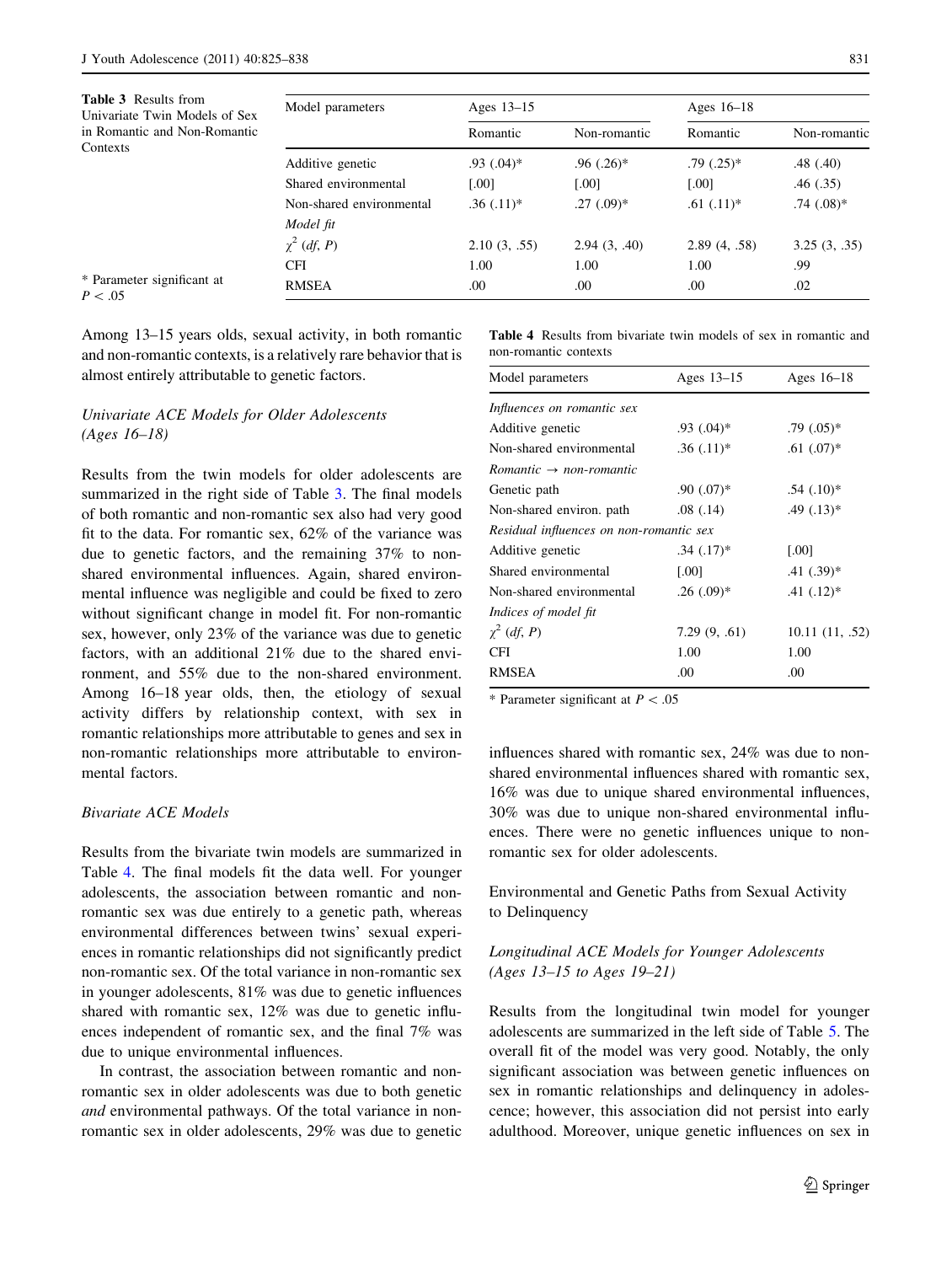Table 5 Results from multivariate twin models of sexual activity and delinquency

| Model parameters                        | Younger cohort<br>$(Ages 13-15)$ | Older cohort<br>$(Ages 16-18)$ |
|-----------------------------------------|----------------------------------|--------------------------------|
| Sex in romantic relationships           |                                  |                                |
| $A \rightarrow$ Adolescent delinquency  | $.31 \,(.08)^*$                  | $.34 \; (.08)^*$               |
| $A \rightarrow$ Early adult delinquency | .08(.07)                         | $.18(.08)$ *                   |
| $E \rightarrow$ Adolescent delinquency  | $-.11(.25)$                      | $-.19(.09)$ *                  |
| $E \rightarrow$ Early adult delinquency | $-.18(.17)$                      | $-.20(.07)$ *                  |
| Sex in non-romantic relationships       |                                  |                                |
| $A \rightarrow$ Adolescent delinquency  | .02(.19)                         | [.00]                          |
| $A \rightarrow$ Early adult delinquency | $-.11$ (.14)                     | [.00]                          |
| $C \rightarrow$ Adolescent delinquency  | [.00]                            | $-.23(.09)*$                   |
| $C \rightarrow$ Early adult delinquency | [.00]                            | $-.33(.10)*$                   |
| $E \rightarrow$ Adolescent delinquency  | .14(0.37)                        | $.39(.11)*$                    |
| $E \rightarrow$ Early adult delinquency | .05(.25)                         | $.25(.13)*$                    |
| Indices of model fit                    |                                  |                                |
| $\chi^2$ (df, P)                        | 30.84 (37, .75)                  | 38.06 (44, .72)                |
| <b>CFI</b>                              | 1.00                             | 1.00                           |
| <b>RMSEA</b>                            | .00                              | .00                            |

\* Parameter significant at  $P < .05$ 

non-romantic relationships that were independent of sex in romantic relationships did not predict delinquency at either time point. Finally, twins who differed in their sexual experiences did not show significantly different levels of delinquency in either adolescence or early adulthood. Overall, for younger adolescents (ages 13–15), associations between sexual activity and delinquency were limited to adolescence and were entirely driven by genetic factors.

# Longitudinal ACE Model for Older Adolescents (Ages 16–18 to Ages 22–24)

<span id="page-7-0"></span>Results from the longitudinal model for older adolescents are summarized in the right hand side of Table [5.](#page-7-0) Again, the model had excellent fit to the data. Three results are particularly notable from this model. First, genetic influences on romantic sex predicted higher levels of delinquency in adolescence, as well as increases in delinquency from adolescence to early adulthood. Second, after controlling for these genetic influences, twins who differed in whether they had sex in a romantic relationship showed significantly different levels of delinquency, such that the twin who had experienced sexual intercourse in a romantic relationship showed lower levels of delinquency. Moreover, this within-twin pair association persisted into early adulthood, with the twin who had experienced sex in a romantic relationship showing greater decreases in delinquent behavior. Third, there were also significant within-twin pair associations for sex in the context of a non-romantic relationship; however, the direction was reversed, such that the twin who had experienced nonromantic sex showed higher levels of delinquency crosssectionally, and greater increases in delinquent behavior in early adulthood. Fourth, there was a significant association between shared environmental influences unique to nonromantic sex and delinquency. Surprisingly, the direction of this effect was negative. Overall, the model predicted 54% of the variance in adolescent delinquency and 47% of variance in early adult delinquency. A nested model in which the genetic path to adolescent delinquency was fixed to zero (not shown in table) resulted in a decrease in the  $R^2$ to 24%, indicating that genetic influences on sexual activity account for a substantial portion of the genetic variance in delinquent behavior in adolescence.

## **Discussion**

Few topics galvanize public interest so much as the sexual experiences of adolescents. Motivated by concern about both the medical consequences of unprotected sex (unintended pregnancy and sexually transmitted infections) and the putative adverse psychological consequences of adolescent sex, governmental agencies have enacted public policies specifically targeted towards reducing the incidence of teenage sexual relationships. Similarly, academic discourse on this topic has largely adopted a risk perspective, which conceptualizes sexual activity as universally detrimental for adolescent health and well-being. In contrast, the current article contributes to an emerging literature that offers a more nuanced perspective on the impact of sexual relationships on adolescent development. We emphasize two key points that challenge the prevailing research paradigms on adolescent sexual activity. First, sexual activity, particularly in early adolescence, is strongly influenced by genetic propensities, and these same genetic propensities may account for the elevated risk for adverse psychosocial outcomes evident among sexually active teens. Standard epidemiological research designs, which do not control for genetic differences between individuals, may give misleading estimates regarding the ''true'' effects of sex in adolescence. Second, all sexual relationships are not the same. Like adults, teenagers have sex with partners to whom they are highly committed and emotionally attached, with partners whom they hardly know, and everything in between. A finer discrimination among types of sexual relationships, rather than a simple focus on virgin versus non-virgin, is necessary if researchers hope to understand the psychosocial risks—and possible psychosocial benefits—conferred by sexual experiences in adolescence.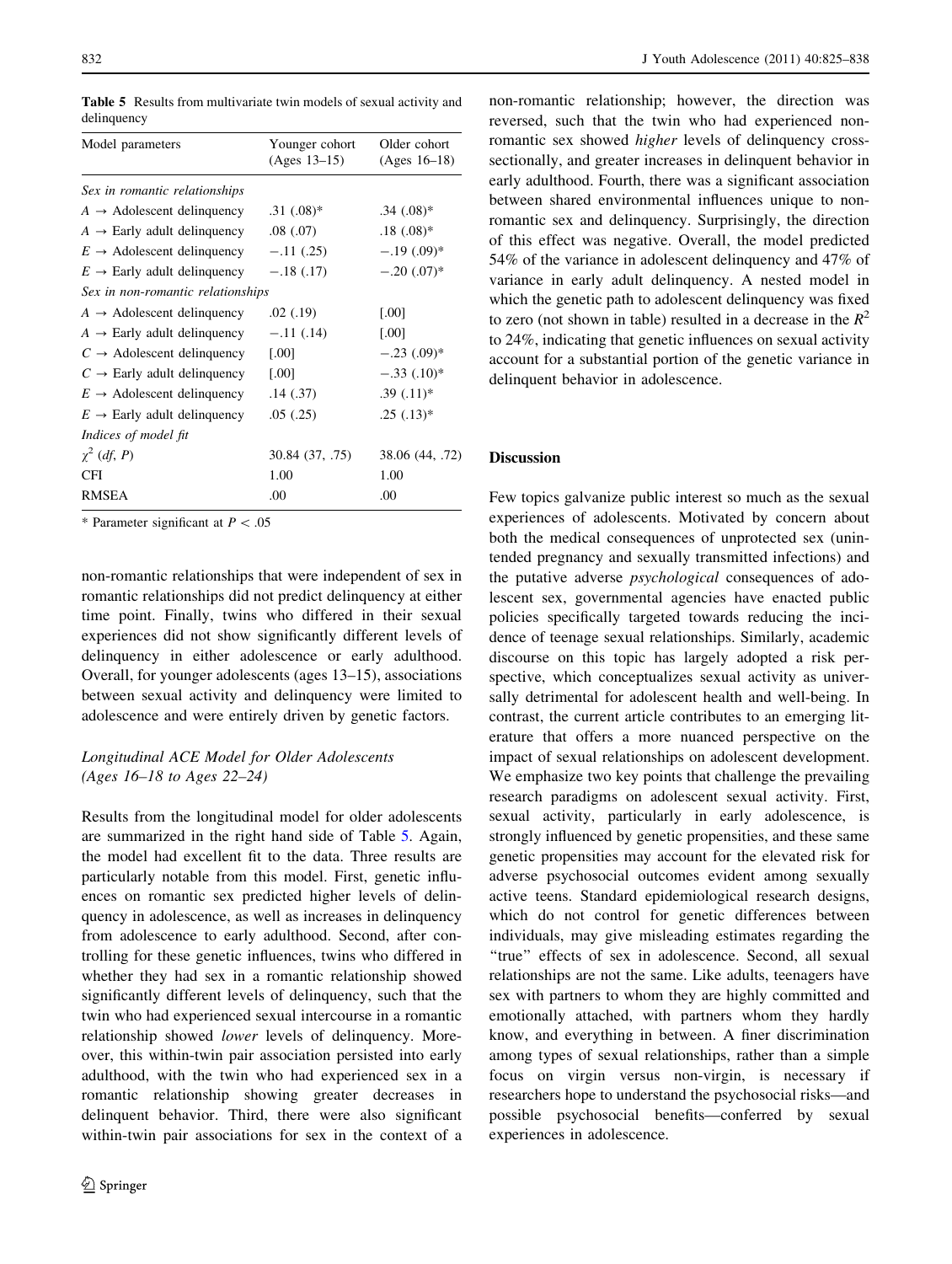The current article presents results from analyses of longitudinal, behavioral genetic data on sexual activity in romantic relationships and non-romantic relationships. We compared MZ and DZ twin pairs, in order to control for unmeasured genes that influence both sexual behavior and delinquent behavior. Overall, our results are consistent with the hypothesis that the etiology and developmental impact of adolescent sexual activity depends on the relationship context and the developmental stage in which it occurs. For younger adolescents (ages 13–15), sexual activity was a relatively rare occurrence, and a common set of genetic factors was the predominant influence on sexual activity in both romantic and non-romantic relationship contexts. These genetic influences on sexual activity, in turn, were entirely responsible for the association between sexual activity and delinquency in early adolescents. That is, genetic propensities to engage in sex during early adolescence also increase propensity to engage in delinquent behavior. Notably, there was no evidence for an environmental path between sexual activity and delinquency among younger adolescents. That is, the few young adolescent twin pairs who were discordant for sexual activity did not demonstrate differing levels of involvement in delinquent behavior. Moreover, sexual activity at ages 13–15 was not significantly associated with future levels of delinquency in early adulthood beyond what could be predicted given initial levels of delinquency in adolescence.

A different pattern was evident for older adolescents (ages 16–18). Not only was sexual activity, regardless of context, more common, but it was also more influenced by environmental differences. Genetic influences on sexual activity were not context-specific; a common set of genetic factors influenced sexual activity in both romantic and nonromantic contexts, but there was evidence of shared environmental influences specific to non-romantic sex. Genetic propensities to engage in sexual intercourse predicted higher involvement in delinquent behavior in adolescence, and predicted greater increases in delinquent behavior 6 years later in early adulthood. After controlling for these genetic influences, however, sex in romantic relationships was associated with lower levels of delinquency in adolescence and predicted future decreases in delinquency in early adulthood, whereas sex in non-romantic relationships was cross-sectionally associated with higher levels of delinquency in adolescence and predicted future increases in delinquency in early adulthood. Thus, the current article adds to a small but growing body of literature suggesting that the psychological correlates of adolescent sexual behavior are complex, and that—particularly for older adolescents—certain negative outcomes are only evident for sex outside the context of a romantic relationship (McCarthy and Casey [2008](#page-12-0); Meier [2007\)](#page-12-0).

Although the current results suggest that adolescents who are sexually active within romantic relationship show decreased engagement in delinquent behavior, whether this constitutes a ''true'' protective effect remains unclear, because of methodological and theoretical challenges. First, it is important to note that the behavioral genetic design used here controls for all genetic and environmental influences shared by siblings raised in the same home, but environmental variables that differ between twins, and vary systematically with sexual behavior, remain potential confounds to this analysis. This means that it is uncertain whether sexual activity in a romantic relationship per se, versus other co-varying environmental characteristics, is responsible for the observed effect. Most obviously, it is difficult to discriminate the possible psychosocial benefits of being sexually active within the context of a romantic relationship from the benefits of the relationship itself. That is, is the reduction in the delinquency observed in the current article also evident among teenagers who are dating but do not have intercourse with their romantic partners? Or does the combination of emotional and sexual intimacy experienced by adolescents in sexually active dating relationships hold more salience for their behavior? Remarkably, little is known about how sexual intercourse changes the dynamics and psychological significance of dating relationships for the adolescent, and this remains an important avenue for future research. A related challenge is that relationship context is likely confounded with other differences in adolescents' sexual experiences, such as the characteristics of the sexual partner (e.g., partner age) and the total number of sexual partners. Finally, our analysis treats romantic and non-romantic sex as between-person variables that are positively correlated: An adolescent who has had sex in one context is more likely to have had sex in the other. However, these variables most likely have a different relationship within-person: Time spent in a romantic relationship reduces the opportunity for nonromantic sexual encounters. Disentangling the withinperson versus between-person associations between relationship contexts and delinquency would require densely spaced longitudinal data that is not available.

Given these challenges, and the paucity of previous research, our theoretical interpretations are necessarily tentative. Certainly, stable romantic attachments, particularly marriage relationships, are a well-established correlate of desistence from crime in adults (Sampson and Laub [1990](#page-12-0)). This ''marriage effect'' is often attributed to the emotional attachments inherent in a committed romantic relationship, which would be threatened by criminal or deviant behavior (Laub et al. [1998](#page-12-0)). By extension, when adolescents are both sexually and romantically involved with their partners, these relationships may be a source of social and emotional support. These attachments, in turn,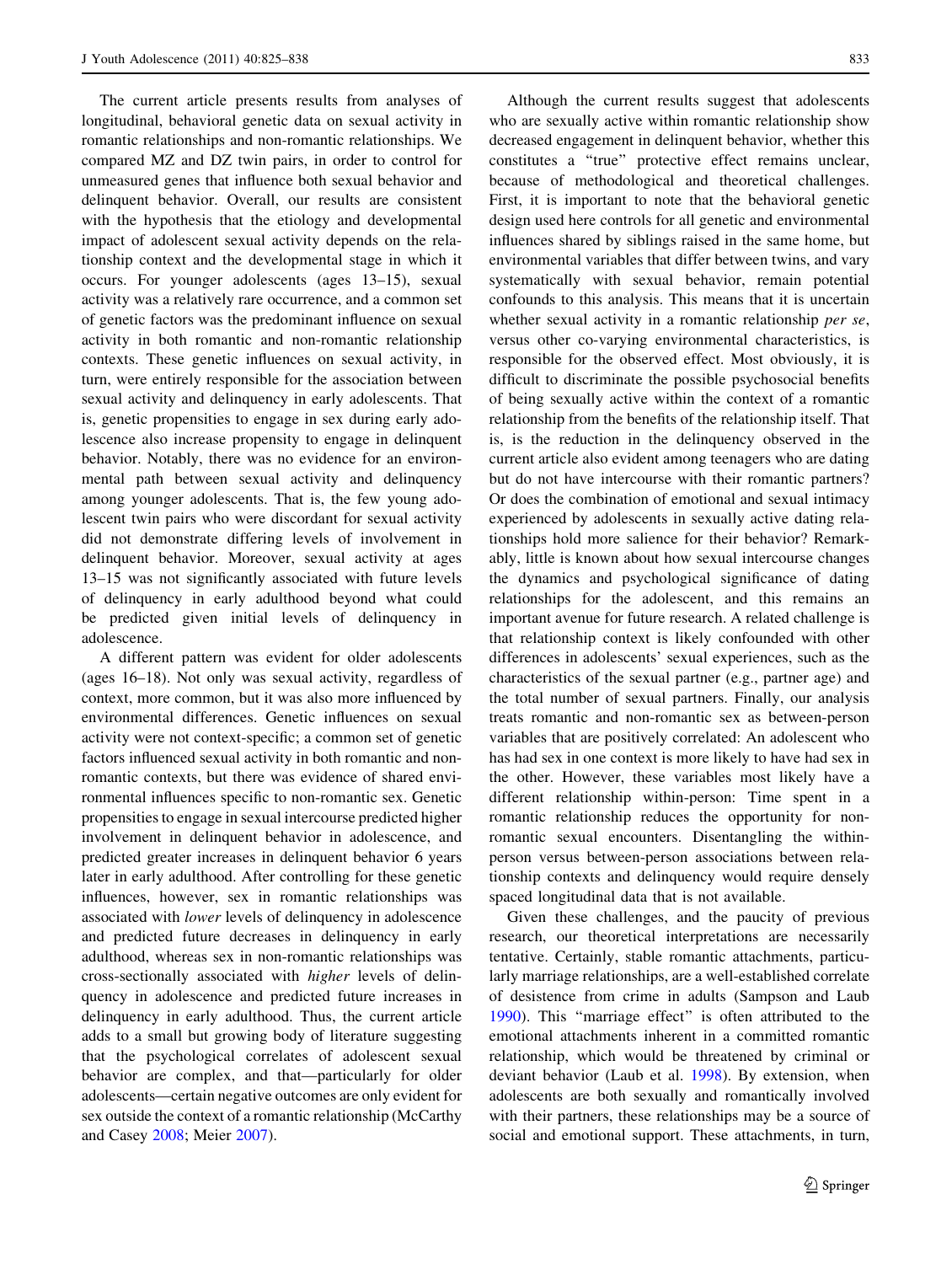may supplement weakening bonds to parents or to conventional social organizations. Alternatively, it may be that the capacity and interest for forming partnerships is a sign of individual resiliency, which is further illustrated through desistance from delinquent behaviors. In addition, forming sexual and romantic attachments during adolescence may cause more general changes in an adolescent's social relationships. Self-perceived competence in romantic relationships becomes a predictor of general social competence by late adolescence (Masten et al. [1995\)](#page-12-0). If the formation of a romantic relationship with a sexual partner bolsters adolescents' sense of competency, this may result in more effective social skills in interactions outside the relationship, including with peers. Improved social skills, in turn, are associated with decreased delinquency (Fagan et al. [2007\)](#page-11-0). The social benefits of romantic relationships during adolescence seem to persist through the transition to early adulthood. Romantic relationships in adolescence characterized by supportiveness and intimacy are linked to more positive and committed relationships in early adulthood, suggesting quality romantic relationships in adolescence may benefit social development (Collins et al. [1997](#page-11-0); Seiffge-Krenke et al. [2001\)](#page-12-0). Lastly, being sexually involved with a romantic partner may trigger changes in the amount of time spent with same-sex friends, or one's peer group may shift to accommodate a partner's friends. Since delinquent behavior is commonly amplified by exposure to acting-out peers (e.g., deviancy training, Dishion et al. [1996\)](#page-11-0), reductions in the amount of time spent with friends may result in decreased delinquency. This would be of particular importance for at-risk youth, who may have high exposure to environmental strains and deviant peers.

# Sources of Genetic Influence on Adolescent Sexual Behavior

Our results suggest that there is significant overlap in genetic influences for sexual activity and delinquent behavior, but the twin design does not implicate specific genes involved in this association. In fact, there are probably very many genes influencing sexual behavior, because the process by which adolescents select their sexual experiences is shaped by many different characteristics (e.g., extraversion, impulsivity, sociability, physical attractiveness, sensation-seeking, pubertal maturation, just to name a few). That being said, one possibility is that genes related to the dopamine system may be important sources of common genetic influence. Dopamine neurotransmission in the mesocorticolimbic pathway is critical for the encoding of rewards and for reward-motivated behavior, including both risk-taking and sexual behavior. A recent study by Derringer et al. ([2010\)](#page-11-0) found that multiple genetic polymorphisms related to the dopamine system predicted sensation-seeking, a personality trait that is robustly associated with risk for delinquency and other externalizing phenotypes. In addition, animal and human studies have found that dopamine agonists enhance male sexual behavior, while dopamine antagonists impair sexual behavior (Dominguez and Hull [2005](#page-11-0)). Consistent with the theoretical importance of dopamine for sexual behavior, polymorphisms in the dopamine transporter gene (DAT1) and dopamine receptor genes (DRD2 and DRD4) have been associated with individual differences in age at first sexual intercourse (Guo and Tong [2006](#page-11-0); Miller et al. [1999](#page-12-0)), likelihood of having had sex in early adulthood (Eisenberg et al. [2007](#page-11-0)), and number of sexual partners (Guo et al. [2007](#page-11-0)). Lastly, dopaminergic genes may interact with social contexts in predicting sexual behavior: Guo et al. ([2008\)](#page-11-0) found that school composition (proportion of sexually active students and average cognitive ability) interacted with DRD2 to predict number of sexual partners. It has been argued that the 3R and 7R alleles of the DRD4 gene are relatively recent (40,000–50,000 years) mutations from the ancestral allele (4R); an interesting evolutionary hypothesis is that these minor alleles have been selected for because they result in earlier, more frequent, or more promiscuous sexual activity. Thus, there is growing theoretical and empirical support for the hypothesis that dopaminergic genes play an important role in genetic differences in sexual behavior; however, these initial candidate gene studies should be interpreted with caution, as most have not yet been widely replicated, and some researchers (e.g., Halpern et al. [2007](#page-11-0)) have found contradictory patterns of results.

In addition, genes involved in the timing of pubertal development may also be a significant source of genetic differences in sexual activity. Twin studies have consistently shown that pubertal timing is heritable (Doughty and Rodgers [2000](#page-11-0); Ge et al. [2007](#page-11-0); Meyers et al. [1991](#page-12-0); Mustanski et al. [2004](#page-12-0); Rowe [2002\)](#page-12-0), with heritability estimates for age at menarche and self-reports of pubertal development ranging from 0.43 to 0.88. Age at the onset of puberty is one of the strongest predictors of when adolescents first experience sexual desire, begin dating relationships, begin partnered activities such as kissing or petting, and first have sexual intercourse (Flannery et al. [1993](#page-11-0); Kim and Smith [1999](#page-11-0); Lam et al. [2002](#page-12-0); Wyatt et al. [1999](#page-13-0)). In previous research using the AddHealth twin sample, Rowe [\(2002](#page-12-0)) estimated that genetic influences on menarche substantially overlapped with genetic influences on age at first intercourse, with a genetic correlation of 0.72. Similar results were obtained by Rodgers et al. [\(2008](#page-12-0)). Despite clear evidence of genetic influence on pubertal timing, specific genes for early pubertal timing, which also account for variance in sexual behavior and delinquency, have not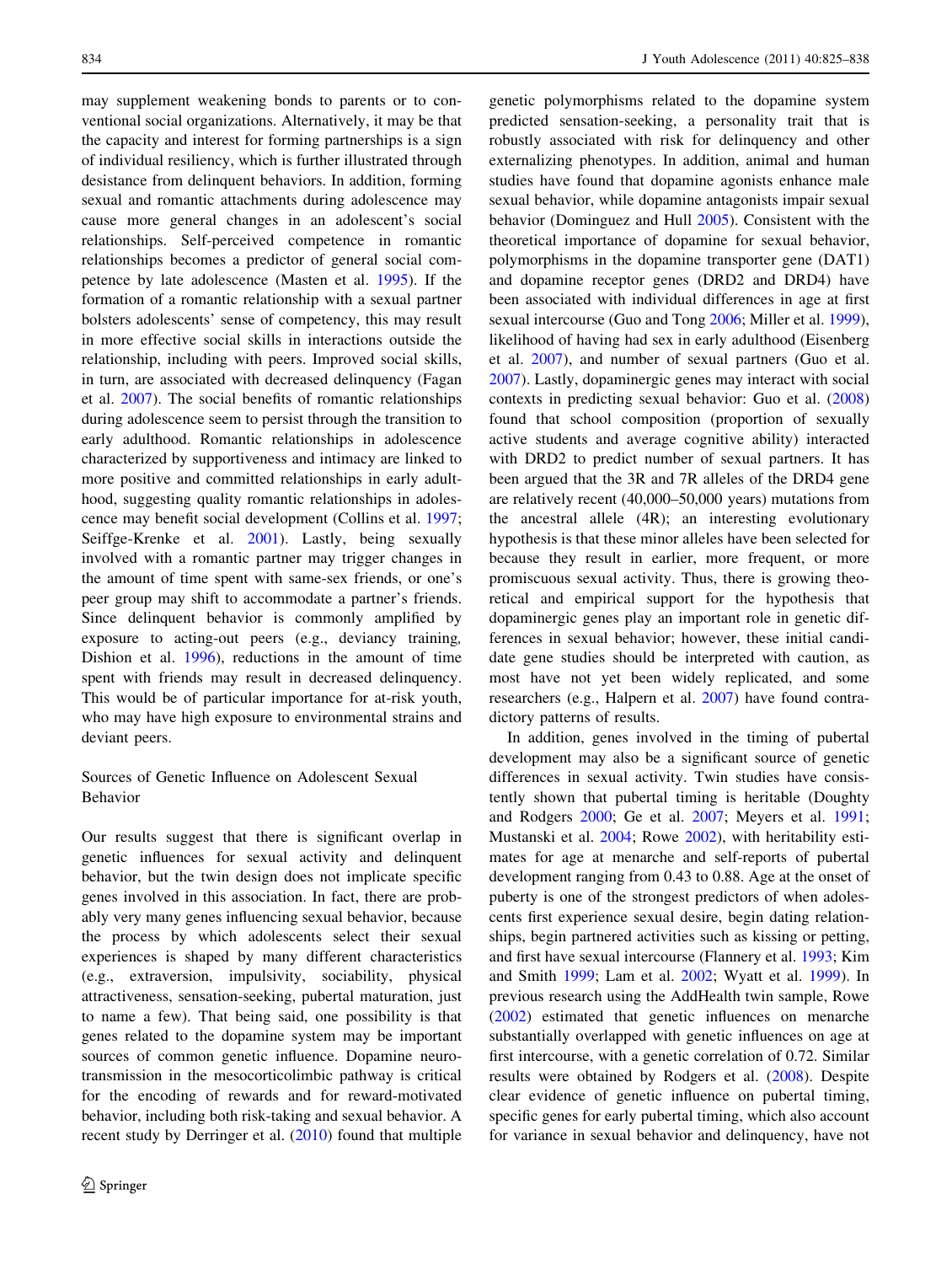been identified. Genes related to receptors for steroid hormones are a possible avenue for investigation. For example, Comings et al. ([2002\)](#page-11-0) found that the X-linked androgen receptor gene, AR1, was shown to predict a both earlier age at menarche in females and aggression, impulsivity, and high number of sexual partners in males (though see Jorm et al. [2004,](#page-11-0) for a failure to replicate). Another possibility is that the genes that precipitate early development create a set of environmental circumstances that make both sexual activity and delinquency more likely. In particular, relatively advanced pubertal maturation is associated with affiliation with older peer groups; older peers, in turn, are known to facilitate access to alcohol, increase the likelihood of delinquent behavior, and provide more opportunities to meet potential sexual partners (Caspi et al. [1993;](#page-11-0) Marin et al. [2000;](#page-12-0) Mezzich et al. [1999](#page-12-0)).

#### Limitations

In addition to the methodological challenges outlined above, two limitations of the study should be noted. First, we selected delinquency items that were consistent across assessment waves, resulting in a measure that captures nonviolent rule-breaking, primarily property crime and theft. Several researchers have noted that non-violent delinquency differs from aggressive forms of delinquent behavior, both in terms of genetic etiology and in life course persistence (e.g., Moffitt [1993](#page-12-0)). Additional research is necessary to assess whether the developmental impact of sexual experiences in adolescence in consistent across different forms of delinquent behavior. Second, sample size restrictions have prohibited us from examining a potentially important moderator of the effects of adolescent sexual activity gender. Previous research has found significant differences between boys and girls in their experiences in sexual and romantic relationships. Most obviously, girls face the possibility of pregnancy, whereas boys do not. Evolutionary psychology suggests gender differences in investment required for potential offspring will shape gender differences in their attitudes about and likelihood of engaging in sex outside of a romantic relationship (Gangestad and Simpson [2000](#page-11-0)). In addition to facing higher physical consequences, girls' psychosocial well-being seems to be more negatively affected by non-romantic sexual experiences and by relationship disruptions than boys (Grello et al. [2006](#page-11-0); Joyner and Udry [2000](#page-11-0)). Furthermore, preadolescent social groups are largely gender-segregated, and may instill different expectations regarding exclusivity, intimacy, and emotional engagement in girls versus boys. Adolescents who apply these expectations from their same-sex peer relationships to their romantic relationships may experience disappointment and challenge (Underwood and Rosen [2009\)](#page-13-0). It is important for future research to investigate whether gender moderates the effects of sex in romantic versus non-romantic relationships.

## **Conclusions**

The current study contributes to a nascent body of research that is moving away from the basic question of whether sexual activity is detrimental for adolescents to a more nuanced understanding of the transition to sexual maturity. While this line of research must necessarily be considered preliminary, our study makes two key contributions to research on sexual development. First, sexual activity is strongly influenced by genetic propensities, particularly sexual intercourse in early adolescence (before age 15), and these same genetic propensities accounts for the elevated involvement in delinquent behavior seen in sexually active teens. The need for researchers in epidemiology, developmental psychology, and psychopathology to take genetic differences seriously has been emphasized previously by multiple authors (e.g., Lahey and D'Onofrio [2010](#page-12-0); Moffitt [2005](#page-12-0); Scarr and McCartney [1983\)](#page-12-0), and the study of sexuality is no exception. Second, particularly for older adolescents (ages 16 or older), sex in romantic versus nonromantic contexts showed diverging patterns of association with delinquent behavior in adolescence and early adulthood. In contrast to the perspective that adolescent sexual activity, in and of itself, is a manifestation of adjustment difficulties, our findings suggest that ''adolescent sexual activity'' is a relatively heterogeneous construct that may confer either psychosocial risks or benefits, depending on other moderating factors. Overall, research that moves beyond a narrow risk perspective holds promise for better understanding the developmental sequelae of adolescents' sexual experiences.

#### References

- Armour, S., & Haynie, D. L. (2007). Adolescent sexual debut and later delinquency. Journal of Youth and Adolescence, 36, 141–152.
- Arsenault, L., Moffitt, T. E., Caspi, A., Taylor, A., Rijsdijk, F. V., Jaffee, S. R., et al. (2003). Strong genetic effects on crosssituational antisocial behaviour among 5-year old children according to mothers, teachers, examiner-observers, and twins' self-reports. Journal of Child Psychology and Psychiatry, 44, 832–848.
- Blow, C. M. (2008, December 13). The demise of dating. New York Times. Retrieved from [http://www.nytimes.com/2008/12/13/](http://www.nytimes.com/2008/12/13/opinion/13blow.html) [opinion/13blow.html.](http://www.nytimes.com/2008/12/13/opinion/13blow.html)
- <span id="page-10-0"></span>Bricker, J. B., Stallings, M. C., Corley, R. P., Wadsworth, S. J., Bryan, A., Timberlake, D. S., et al. (2006). Genetic and environmental influences on age at sexual initiation in the Colorado Adoption Project. Behavior Genetics, 36, 820–832.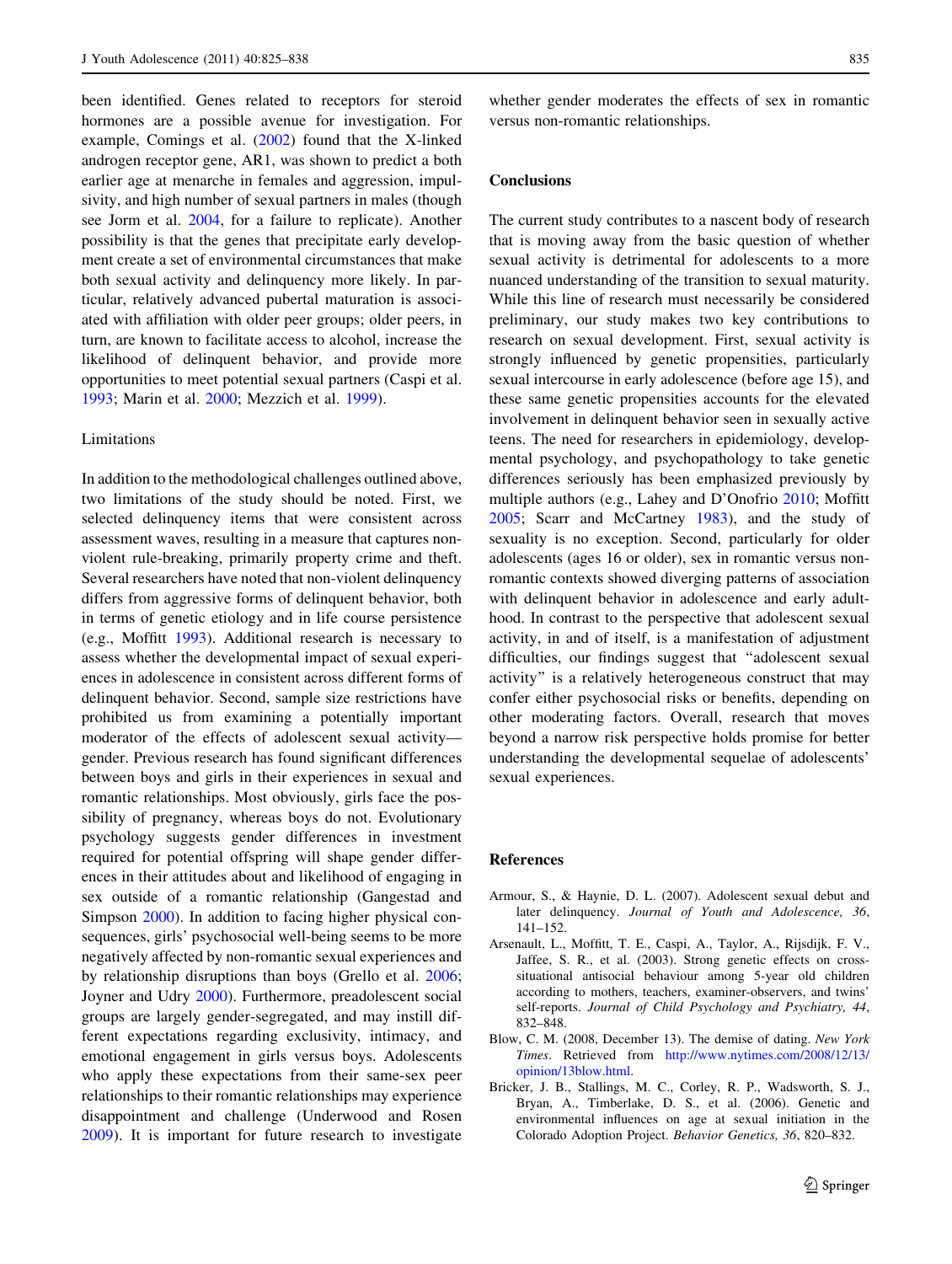- Carver, K., Joyner, K., & Udry, J. R. (2003). National estimates of adolescent romantic relationships. In P. Florsheim (Ed.), Adolescent romantic relations and sexual behavior: Theory, research, and practical implications (pp. 23–56). Mahwah: Erlbaum.
- Caspi, A., Lynam, D., Moffitt, T. E., & Silva, P. A. (1993). Unraveling girls delinquency: Biological, dispositional, and contextual contributions to adolescent misbehavior. Developmental Psychology, 29, 19–30.
- Collins, W. A., Henninghausen, K. C., Schmidt, D. T., & Sroufe, L. A. (1997). Developmental precursors of romantic relationships: A longitudinal analysis. In S. Shulman & W. A. Collins (Eds.), Romantic relationships in adolescence: Developmental perspectives (pp. 69–84). San Francisco, CA: Jossey-Bass.
- Collins,W. C.,Welsh, D. P., & Furman,W. (2009). Adolescent romantic relationships. Annual Review of Psychology, 60, 631–652.
- Comings, D. E., Muhleman, D., Johnson, J. P., & MacMurray, J. P. (2002). Parent-daughter transmission of the androgen receptor gene as an explanation for the effect of father absence of age at menarche. Child Development, 73, 1046–1051.
- D'Onofrio, B. M., Slutske, W. S., Turkheimer, E., Emery, R. E., Harden, K. P., Heath, A. C., et al. (2007). The intergenerational transmission of childhood conduct problems: A children of twins study. Archives of General Psychiatry, 64, 820–829.
- Denizet-Lewis, B. (2004, May 30). Friends, friends with benefits and the benefits of the local mall. New York Times Magazine. Retrieved from [http://www.nytimes.com/2004/05/30/magazine/](http://www.nytimes.com/2004/05/30/magazine/30NONDATING.html) [30NONDATING.html.](http://www.nytimes.com/2004/05/30/magazine/30NONDATING.html)
- Derringer, J., Krueger, R. F., Dick, D., Saccone, S., Grucza, R. A., Agrawal, A., et al. (2010). Predicting sensation seeking from dopamine genes: A candidate system approach. Psychological Science, 21, 1282–1290.
- Dishion, T. J., Spracklen, K. M., Andrews, D. W., & Patterson, G. R. (1996). Deviancy training in adolescent male friendships. Behavior Therapy, 27, 373–390.
- Dominguez, J. M., & Hull, E. M. (2005). Dopamine, the medial preoptic area, and male sexual behavior. Physiology & Behavior, 86, 356–368.
- Donald, M., Lucke, J., Dunne, M., & Raphael, B. (1995). Gender differences associated with young people's emotional reactions to sexual intercourse. Journal of Youth and Adolescence, 24, 453–464.
- Doughty, D., & Rodgers, J. L. (2000). Behavior genetic modeling of menarche in US females. In J. L. Rodgers, D. C. Rowe, & W. B. Miller (Eds.), Genetic influences on human fertility and sexuality: Theoretical and empirical contributions from the biological and behavioral sciences (pp. 169–181). Boston: Kluwer Academic Publishing.
- Dunne, M. P., Martin, N. G., Statham, D. J., Slutske, W. S., Dunwiddie, S. H., Bucholz, K. K., et al. (1997). Genetic and environmental contributions to variance in age at first sexual intercourse. Psychological Science, 8, 211–216.
- Eisenberg, M. E., Ackard, D. M., Resnick, M. D., & Neumark-Sztainer, D. (2009). Casual sex and psychological health among young adults: Is having "friends with benefits" emotionally damaging? Perspectives on Sexual and Reproductive Health, 41, 231–237.
- Eisenberg, D. T. A., Campbell, B., MacKillop, J., Modi, M., Dang, D., Lum, J. K., et al. (2007). Polymorphisms in the dopamine D4 and D2 receptor genes and reproductive and sexual behaviors. Evolutionary Psychology, 5, 696–715.
- Emery, R. E., Waldron, M., Kitzmann, K. M., & Aaron, J. (1999). Delinquent behavior, future divorce or nonmarital childbearing, and externalizing behavior among offspring: A 14-year prospective study. Journal of Family Psychology, 13, 568–579.
- <span id="page-11-0"></span>Fagan, A. A., Horn, M. L. V., Hawkins, J. D., & Arthur, M. W. (2007). Gender similarities and differences in the associations

between risk and protective factors and self-reported serious delinquency. Prevention Science, 8, 115–124.

- Flannery, D. J., Rowe, D. C., & Gulley, B. L. (1993). Impact of pubertal status, timing, and age on adolescent sexual experience and delinquency. Journal of Adolescent Research, 8, 21–40.
- Gangestad, S. W., & Simpson, J. A. (2000). The evolution of human mating: Trade-offs and strategic pluralism. Behavioral and Brain Sciences, 23, 573–644.
- Ge, X., Natsuaki, M. N., Neiderhiser, J. M., & Reiss, D. (2007). Genetic and environmental influences on pubertal timing: Results from two national sibling studies. Journal of Research on Adolescence, 4, 767–788.
- Grello, C. M., Welsh, D. P., & Harper, M. S. (2006). No strings attached: The nature of casual sex in college students. Journal of Sex Research, 43, 255–267.
- Grello, C. M., Welsh, D. P., Harper, M. S., & Dickson, J. W. (2003). Dating and sexual relationship trajectories and adolescent functioning. Adolescent and Family Health, 3, 103–112.
- Guo, G., & Tong, Y. (2006). Age at first sexual intercourse, genes, and social context: Evidence from twins and the dopamine D4 receptor gene. Demography, 43, 1–23.
- Guo, G., Tong, Y., & Cai, T. (2008). Gene-by-social context interactions for number of sexual partners among white male youth: Genetics-informed sociology. American Journal of Sociology, 114S, S36–S66.
- Guo, G., Tong, W., Xie, C., & Lange, L. (2007). Dopamine transporter, gender, and number of sexual partners among young adults. European Journal of Human Genetics, 15, 279–287.
- Hallfors, D. D., Waller, M. W., Bauer, D., Ford, C. A., & Halpern, C. T. (2005). Which comes first in adolescence—sex and drugs or depression? American Journal of Preventive Medicine, 29(3), 163–170.
- Halpern, C. T., Kaestle, C. E., Guo, G., & Hallfors, D. D. (2007). Gene-environment contributions to young adult sexual partnering. Archives of Sexual Behavior, 36, 543–554.
- Harden, K. P., Lynch, S. K., Turkheimer, E., Emery, R. E., D'Onofrio, B. M., Slutske, W., et al. (2007). A behavior genetic investigation of adolescent motherhood and offspring mental health problems. Journal of Abnormal Psychology, 116, 667–683.
- Harden, K. P., Mendle, J. E., Hill, J. E., Turkheimer, E., & Emery, R. E. (2008). Rethinking timing of first sex and delinquency. Journal of Youth and Adolescence, 37, 373–385.
- Jacobson, K. C., & Rowe, D. C. (1999). Genetic and environmental influences on the relationships between family connectedness, school connectedness, and adolescent depressed mood: Sex differences. Developmental Psychology, 35, 926–939.
- Jessor, R., & Jessor, S. L. (1977). Problem behavior and psychosocial development: A longitudinal study of youth. New York: Academic Press.
- Jorm, A. F., Christensen, H., Rodgers, B., Jacomb, P. A., & Easteal, S. (2004). Association of adverse childhood experiences, age of menarche and adult reproductive behavior: Does the androgen receptor gene play a role? American Journal of Medical Genetics Part B: Neuropsychiatric Genetics, 125B, 105–111.
- Joyner, K., & Udry, J. R. (2000). You don't bring me anything but down: Adolescent romance and depression. Journal of Health and Social Behavior, 41, 369–391.
- Kim, K., & Smith, P. K. (1999). Family relations in early childhood and reproductive development. Journal of Reproductive and Infant Psychology, 17, 133–148.
- Kohler, H., Rodgers, J. L., & Christensen, K. (2002). Between nature and nurture: The shifting determinants of female fertility in Danish twin cohorts. Social Biology, 49, 218–248.
- Kotchick, B. A., Schaffer, A., Miller, K. S., & Forehand, R. (2001). Adolescent sexual risk behavior: A multi-system perspective. Clinical Psychology Review, 21, 493–519.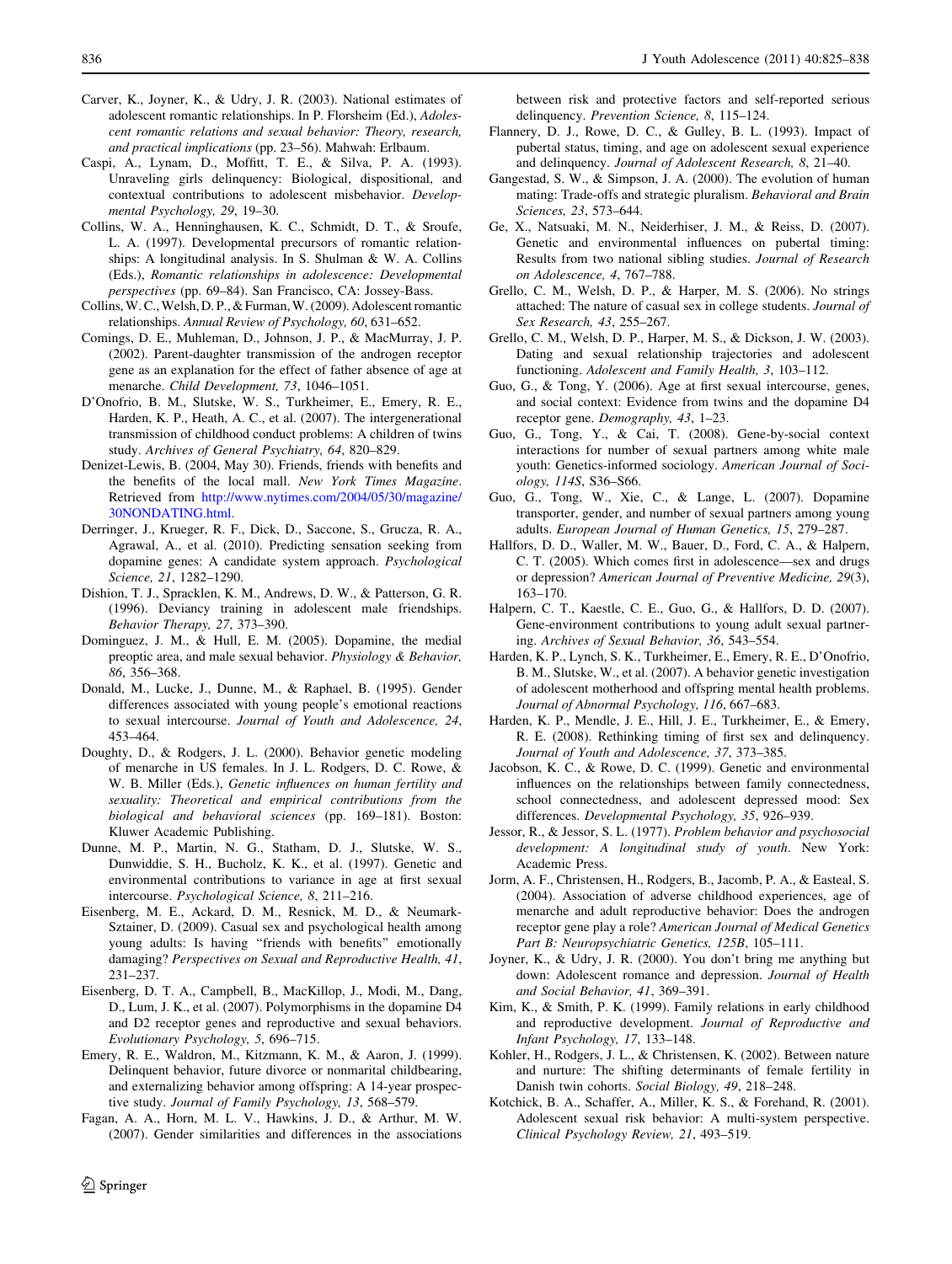- Lahey, B. B., & D'Onofrio, B. M. (2010). All in the family: Comparing siblings to test causal hypothesis regarding environmental influences on behavior. Current Directions in Psychological Science, 19, 319–323.
- Lam, T. H., Shi, H. J., Ho, L. M., Stewart, S. M., & Fan, S. (2002). Timing of pubertal maturation and heterosexual behavior among Hong Kong Chinese adolescents. Archives of Sexual Behavior, 31, 359–366.
- Laub, J. H., Nagin, D. S., & Sampson, R. J. (1998). Trajectories of change in criminal offending: Good marriages and the desistance process. American Sociological Review, 63(2), 225–238.
- Leitenberg, H., & Saltzman, H. (2000). A statewide survey of age at first intercourse for adolescent females and age of their male partners: Relation to other risk behaviors and statutory rape implications. Archives of Sexual Behavior, 29, 203–215.
- Manning, W. D., Giordano, P. C., & Longmore, M. A. (2006). Hooking up: The relationship context of ''nonrelationship'' sex. Journal of Adolescent Research, 21, 459–483.
- Manning, W. D., Longmore, M. A., & Giordano, P. C. (2000). The relationship context of contraceptive use at first intercourse. Family Planning Perspectives, 32, 104–110.
- Manning, W. D., Longmore, M. A., & Giordano, P. C. (2005). Adolescents' involvement in non-romantic sexual activity. Social Science Research, 34, 384–407.
- Marin, B. V., Coyle, K. K., Gomez, C. A., Carvajal, S. C., & Kirby, D. B. (2000). Older boyfriends and girlfriends increase risk of sexual initiation in young adolescents. Journal of Adolescent Health, 27, 409–418.
- Martin, N. G., Eaves, L. J., & Eysenck, H. J. (1977). Genetical, environmental, and personality factors influencing the age of first sexual intercourse in twins. Journal of Biosocial Science, 9, 91–97.
- Masten, A. S., Coatsworth, J. D., Neemann, J., Gest, S. D., Tellegen, A., & Garmezy, N. (1995). The structure and coherence of competence from childhood through adolescence. Child Development, 66, 1635–1659.
- McCarthy, B., & Casey, T. (2008). Love, sex and crime: Adolescent romantic relationships and offending. American Sociological Review, 73, 944–969.
- Meier, A. M. (2007). Adolescent first sex and subsequent mental health. American Journal of Sociology, 11, 1811-1847.
- Meyers, J. M., Eaves, L. J., Heath, A. C., & Martin, N. G. (1991). Estimating genetic influences on the age-at-menarche: A survival analysis approach. American Journal of Medical Genetics, 39, 148–154.
- Mezzich, A. C., Giancola, P. R., Lu, S. Y., Parks, S. M., Ratica, G. M., & Dunn, M. (1999). Adolescent females with a substance use disorder: Affiliations with adult male sexual partners. American Journal on Addictions, 8, 190–200.
- Miles, D. R., & Carey, G. (1997). Genetic and environmental architecture of human aggression. Journal of Personality and Social Psychology, 72, 207–217.
- Miller, W. B., Pasta, D. J., MacMurray, J., Chiu, C., Wu, H., & Coming, D. E. (1999). Dopamine receptor genes are associated with age at first sexual intercourse. Journal of Biosocial Science,  $31(1)$ , 43–54.
- Moffitt, T. E. (1993). Adolescence-limited and life-course-persistent antisocial behavior: A developmental taxonomy. Psychological Review, 100, 674–701.
- Moffitt, T. E. (2005). The new look of behavioral genetics in developmental psychopathology: Gene-environment interplay in antisocial behaviors. Psychological Bulletin, 131, 533–554.
- <span id="page-12-0"></span>Monahan, K. C., & Lee, J. M. (2008). Adolescent sexual activity: Links between relational context and depressive symptoms. Journal of Youth and Adolescence, 37, 917–927.
- Mustanski, B. S., Viken, R. J., Kaprio, J., Pulkkinen, L., & Rose, R. J. (2004). Genetic and environmental influences on pubertal development: Longitudinal data from Finnish twins at ages 11 and 14. Developmental Psychology, 40, 1188–1198.
- Mustanski, B., Viken, R. J., Kaprio, J., Winter, T., & Rose, R. J. (2007). Sexual behavior in young adulthood: A population-based twin study. Health Psychology, 26, 610–617.
- Muthén, L. K., & Muthén, B. O. (1998–2010). Mplus user's guide (6th ed.). Los Angeles, CA: Muthén & Muthén.
- Neale, M. C., & Cardon, L. R. (1992). Methodology for genetic studies of twins and families. New York, NY, US: Kluwer Academic/Plenum Publishers.
- Raine, A. (2002). Biosocial studies of antisocial and violent behavior in children and adults: A review. Journal of Abnormal Child Psychology, 30, 311–326.
- Rhee, S. I., & Waldman, I. D. (2002). Genetic and environmental influences on antisocial behavior: A meta-analysis of twin and adoption studies. Psychological Bulletin, 128, 490–529.
- Rodgers, J. L., Bard, D. E., Johnson, A., D'Onofrio, B., & Miller, W. B. (2008). The cross-generational mother-daughter-auntniece design: Establishing validity of the MDAN design with NLSY fertility variables. Behavior Genetics, 38, 567–578.
- Rowe, D. C. (2001). Biology and crime. Los Angeles: Roxbury.
- Rowe, D. C. (2002). On genetic variation in menarche and age at first sexual intercourse: A critique of the Belsky-Draper hypothesis. Evolution and Human Behavior, 23, 365–372.
- Sampson, R. J., & Laub, J. H. (1990). Crime and deviance over the life course: The salience of adult social bonds. American Sociological Review, 55, 609–627.
- Scarr, S., & McCartney, K. (1983). How people make their own environments: A theory of genotype  $\rightarrow$  environment effects. Child Development, 54, 424–435.
- Scourfield, J., Van den Bree, M., Martin, N., & McGuffin, P. (2004). Conduct problems in children and adolescents: A twin study. Archives of General Psychiatry, 61, 489–496.
- Seiffge-Krenke, I. J., Shulman, S., & Kiessinger, N. (2001). Adolescent precursors of romantic relationships in young adulthood. Journal of Social and Personal Relationships, 18, 327–346.
- Shulman, S., Walsh, S. D., Weisman, O., & Schelyer, M. (2009). Romantic contexts, sexual behavior, and depressive symptoms in adolescent males and females. Sex Roles, 61, 850–863.
- Slutske, W. S., Heath, A. C., Dinwiddie, S. H., Madden, P. A. F., Bucholz, K. K., Dunne, M. P., et al. (1997). Modeling genetic and environmental influences in the etiology of conduct disorder: A study of 2, 682 adult twin pairs. Journal of Abnormal Psychology, 106, 266–279.
- Spitz, E., Moutier, R., Reed, T., Busnel, M. C., Marchaland, C., Roubertoux, P. L., et al. (1996). Comparative diagnoses of twin zygosity by SSLP variant analysis, questionnaire, and dermatoglyphic analysis. Behavior Genetics, 26, 55–63.
- Spriggs, A. L., & Halpern, C. T. (2008). Timing of sexual debut and initiation of postsecondary education by early adulthood. Perspectives on Sexual and Reproductive Health, 40, 152–161.
- Stepp, L. S. (2007). Unhooked: How young women pursue sex, delay love and lose at both. New York: Riverhead Books.
- Udry, J. R. (2003). The National Longitudinal Study of Adolescent Health (Add Health), Waves I & II, 1994–1996; Wave III, 2001–2002 [machine-readable data file and documentation]. Chapel Hill, NC: Carolina Population Center, University of North Carolina at Chapel Hill.
- Udry, J. R., & Cliquet, R. L. (1982). A cross-cultural examination of the relationship between ages at menarche, marriage, and first birth. Demography, 19, 53–63.